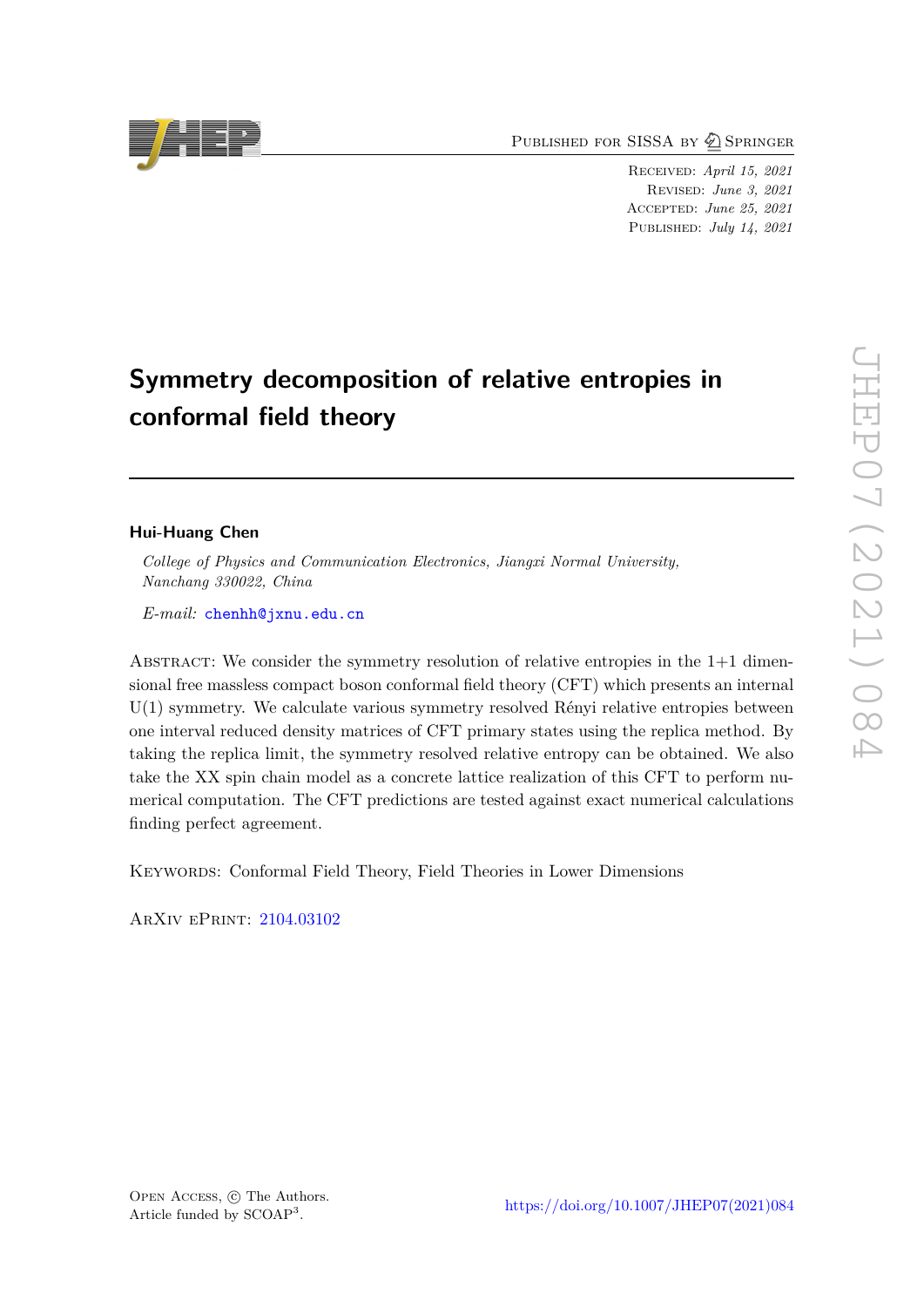# **Contents**

|          |                        | 1 Introduction                                                                     |                |
|----------|------------------------|------------------------------------------------------------------------------------|----------------|
| $\bf{2}$ | Relative entopy in CFT |                                                                                    | $\overline{2}$ |
| 3        |                        | Symmetry resolution of entanglement entropy and relative entropy                   | $\bf{5}$       |
|          | 3.1                    | Entanglement entropy and relative entropy in charge sectors                        | $\overline{5}$ |
|          | 3.2                    | Symmetry resolution of entanglement entropy in CFT                                 | 8              |
| 4        |                        | Symmetry resolution of relative entropy in CFT                                     | 11             |
|          | 4.1                    | Resolution of relative entropy between the ground state and the vertex operator 12 |                |
|          | 4.2                    | Resolution of relative entropy between the derivative operator and the             |                |
|          |                        | ground state                                                                       | 14             |
|          | 4.3                    | Resolution of relative entropy between the derivative operators and the            |                |
|          |                        | vertex operators                                                                   | 15             |
| 5.       | <b>Numerical tests</b> |                                                                                    | 17             |
| 6        | Conclusion             |                                                                                    | 19             |
|          |                        | A Correlation matrices and RDMs in XX spin chain                                   | 19             |
|          |                        |                                                                                    |                |

## <span id="page-1-0"></span>**1 Introduction**

In recent years, concepts and methods coming from quantum information theory are playing more and more important roles in both high-energy physics and condensed matter theory. In a many-body system, entanglement is a powerful tool to characterize quantum phase transition and by studying its universal features one can acquire knowledge of the underlying conformal field theory (CFT). For reviews, see  $[1-4]$  $[1-4]$ . In high-energy physics, entanglement is also the key concept to understand the information paradox of black holes  $[5-7]$  $[5-7]$  through gauge/gravity duality  $[8, 9]$  $[8, 9]$  $[8, 9]$ .

So far, most studies are focus on subsystem entanglement features of a single quantum state. For some applications, the entanglement entropy for a given subsystem can not provide enough information. One may wonder, how can we gain insight when giving two different quantum states. It's also important for us to distinguish between subsystems in different states. In this respect, relative entropy is an important quantity  $[10]$ . Relative entropy attracts a great deal of attention during the past few years and has been extensively studied [\[11](#page-22-7)[–20\]](#page-23-0). The reason is that relative entropy is relatively simple to calculate and is free of divergence in quantum field theory. There also exist other quantities that can be used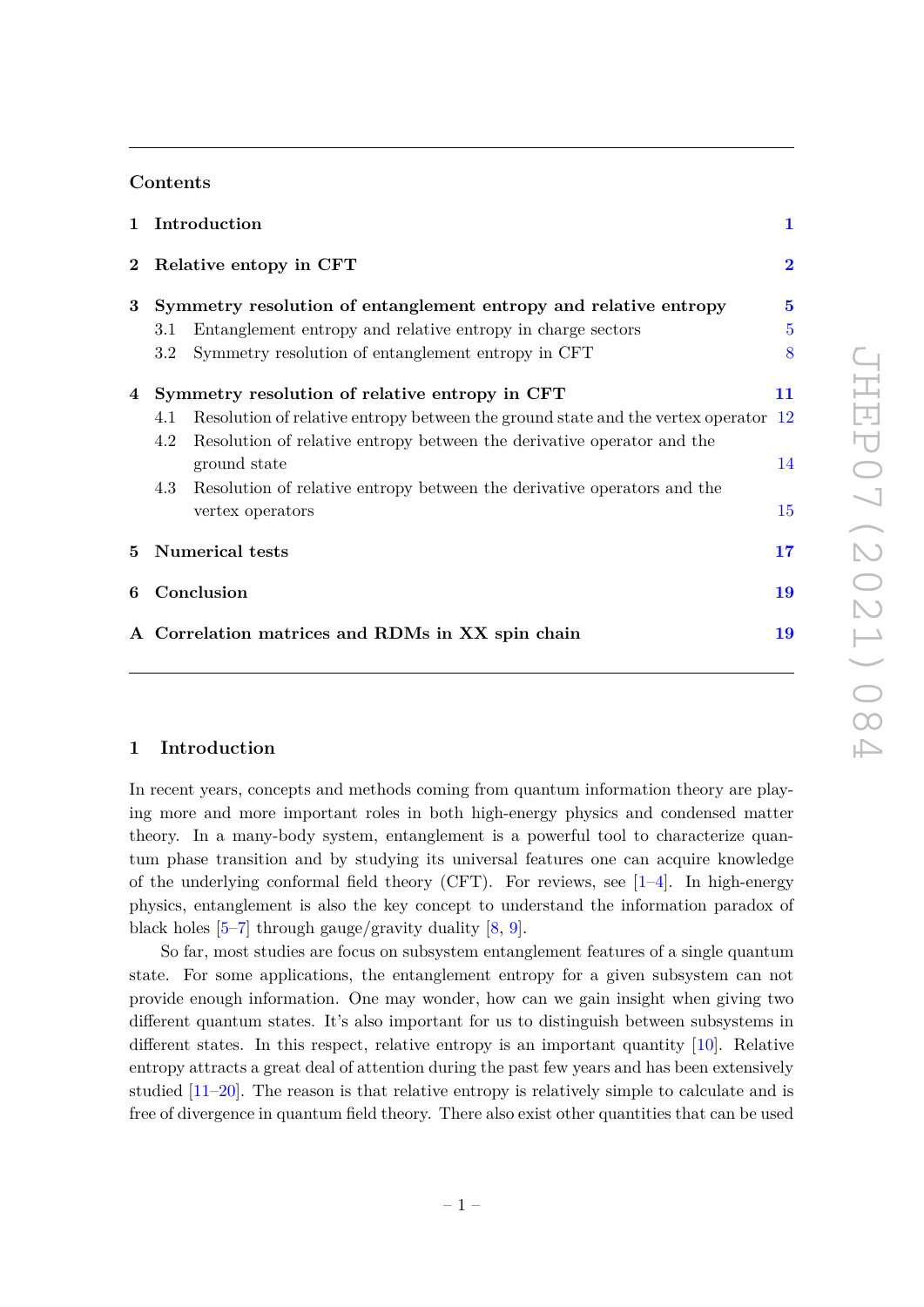to distinguish reduced density matrices (RDMs). For example, the quantum fidelity [\[21\]](#page-23-1) and the trace distance [\[22,](#page-23-2) [23\]](#page-23-3) is two very commonly used concepts.

For two given states with reduced density matrices (RDMs)  $\rho$  and  $\sigma$ , the so-called relative entropy is defined as [\[24,](#page-23-4) [25\]](#page-23-5)

$$
S(\rho \| \sigma) = \text{tr}(\rho \log \rho) - \text{tr}(\rho \log \sigma), \tag{1.1}
$$

which can be viewed as a measure of "distance" between the two quantum states. In quantum field theory, the relative entropy can be obtained by using the replica trick [\[12,](#page-22-8) [13\]](#page-22-9)

$$
S(\rho \|\sigma) = \lim_{n \to 1} S_n(\rho \|\sigma) = \lim_{n \to 1} \frac{1}{1 - n} \log \frac{\text{tr}(\rho \sigma^{n-1})}{\text{tr}(\rho^n)},
$$
\n(1.2)

where we have defined the Rényi relative entropies as

$$
S_n(\rho||\sigma) = \frac{1}{1-n} \log \frac{\text{tr}(\rho \sigma^{n-1})}{\text{tr}(\rho^n)}.
$$
\n(1.3)

For a quantum many-body systems with global symmetry, one can decompose entanglement into different symmetry sectors. In this respect, the authors of reference [\[26\]](#page-23-6) introduced a more refined notion of entanglement, the symmetry resolved entanglement entropy. After this pioneering work, people have studied a lot about symmetry resolution of entanglement properties for both pure states [\[27](#page-23-7)[–33\]](#page-23-8) and mixed states [\[34,](#page-23-9) [35\]](#page-23-10). Moreover, similar quantities have also been introduced in quantum field theories and in the holographic settings [\[36–](#page-23-11)[43\]](#page-24-0).

In this paper, we will mainly focus on the symmetry resolution of relative entropies in CFT. More explicitly, we will consider the  $U(1)$  symmetry decomposition of relative entropy in free massless compact boson CFT using the twist operator method. We will also check our universal CFT predictions numerically in the XX spin chain.

The remaining part of this paper is organized as follows. In section [2,](#page-2-0) we briefly review the CFT approach to the Rényi relative entropies between the RDMs of two primary excited states. In section [3,](#page-5-0) we discuss how relative entropies are distributed in different charge sectors. In this section, we define all needed concepts concerning symmetry resolved relative entropy and summarise the known results of the symmetry resolved entanglement entropy which will be useful in the following sections. In section [4,](#page-11-0) we calculate various symmetry resolved relative entropies between primary states in free compact boson CFT. The CFT results are tested in section [5](#page-17-0) against exact numerical computations in the XX chain. Finally, we conclude in section [6](#page-19-0) and some technical details for numerical calculation are given in appendix [A.](#page-19-1)

#### <span id="page-2-0"></span>**2 Relative entopy in CFT**

In this section, let's briefly review the replica trick to compute the relative entropies of two reduced density matrices of excited states in 1+1 dimensional CFT. Consider a system with one spatial dimension and a bipartition into two complementary regions  $A$  and  $A$ . We take subsystem *A* given by the interval [*u, v*] with length  $l = v - u$  and *A* is its complement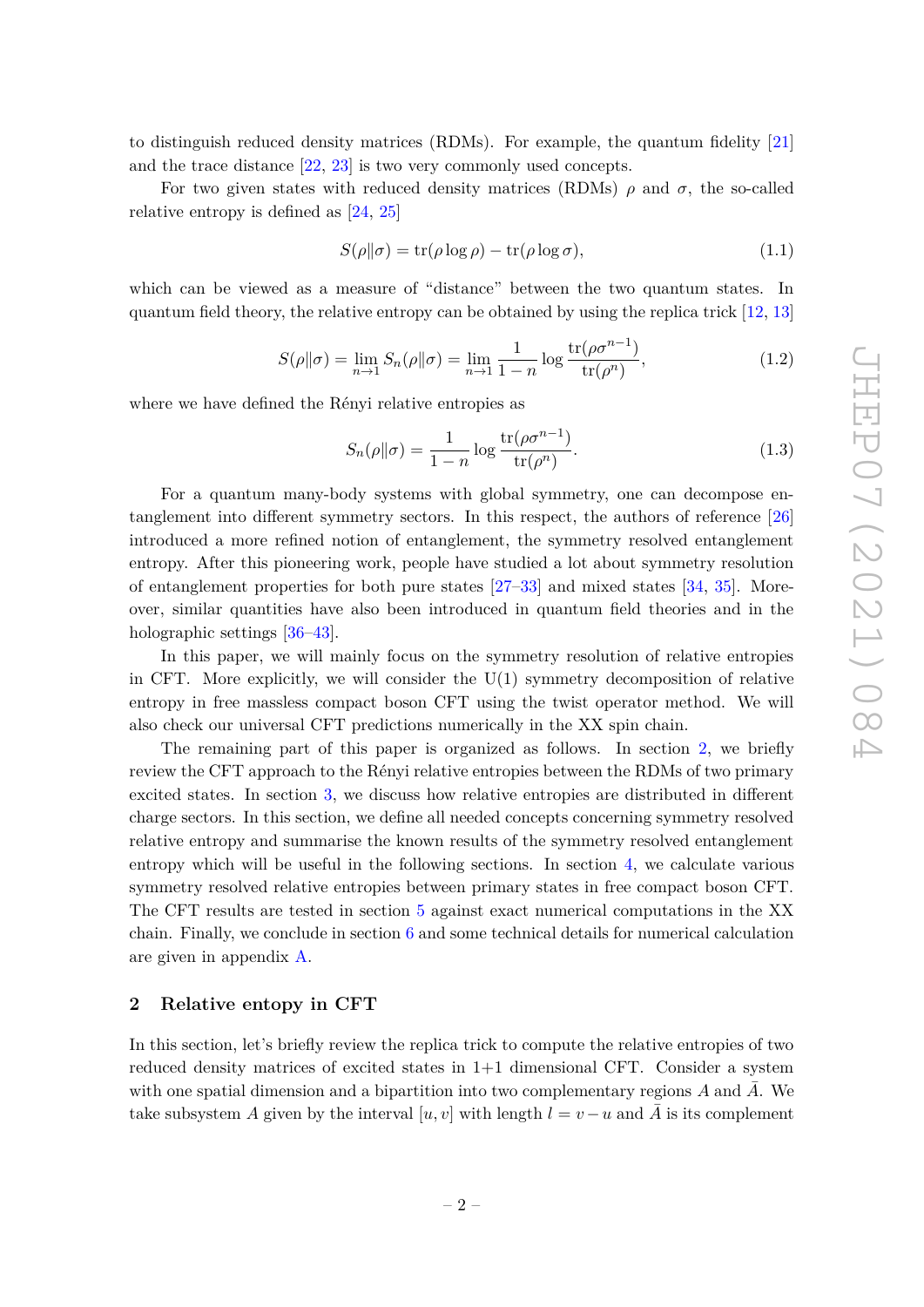with length  $L - l$ . Here L is the total length of our periodic 1D system. Given two (pure) states  $|\Psi\rangle, |\Phi\rangle \in \mathcal{H} = \mathcal{H}_A \otimes \mathcal{H}_{\bar{A}}$ , the reduced density matrices of subsystem *A* is defined by tracing over the points not in *A*.

$$
\rho_{A,\Psi} = \operatorname{tr}_{\bar{A}} |\Psi\rangle \langle \Psi| \,, \quad \rho_{A,\Phi} = \operatorname{tr}_{\bar{A}} |\Phi\rangle \langle \Phi| \,. \tag{2.1}
$$

The world sheet of the 1+1 dimensional CFT is an infinite cylinder with circumference *L* which can be parameterized by introducing the complex coordinate  $w = x + i\tau$ . In this paper, we are only interested in the excited states in CFT that correspond to local primary operators

$$
|\Psi\rangle = \Psi(-i\infty)|0\rangle, \qquad (2.2)
$$

where  $|0\rangle$  is the CFT vacuum state and corresponds to the identity operator *I*. Let us omit the index *A* and denote the reduced density matrix of a state  $|\Psi\rangle$  to the subsystem *A* by  $\rho$ <sup> $\Psi$ </sup>. Following the standard procedure [\[2,](#page-22-10) [44\]](#page-24-1), tr( $\rho_I^n$ ) can be obtained by sewing cyclically *n* copies of the above cylinders along with the interval  $[u, v]$ . In contrast to the ground state case, the corresponding path-integral representation of the density matrix  $\rho = \ket{\Psi}\bra{\Psi}$ presents two additional insertions of Ψ(−*i*∞) and Ψ† (*i*∞). In this way, we end up with a *n*-sheeted Riemann surface  $\mathcal{R}_n$  and  $\text{tr}(\rho_{\Psi}^n)$  is given by a 2*n*-point function on  $\mathcal{R}_n$  [\[45\]](#page-24-2)

$$
\text{tr}(\rho_{\Psi}^n) = \frac{Z_n}{Z_1^n} \frac{\langle \prod_{k=1}^n \Psi(w_k^-) \Psi^\dagger(w_k^+) \rangle_{\mathcal{R}_n}}{\langle \Psi(w_1^-) \Psi^\dagger(w_1^+) \rangle_{\mathcal{R}_1}^n},\tag{2.3}
$$

where  $Z_n = \langle I \rangle_{\mathcal{R}_n}$  is the *n*-th moment of the reduced density matrix of the ground state and  $w_k^- = -i\infty, w_k^+ = i\infty$  are points where the operators are inserted in the *k*-th copy.

In order to obtain the Rényi relative entropies between  $\rho_{\Psi}$  and  $\rho_{\Phi}$ , we further need to compute  $tr(\rho_{\Psi}\rho_{\Phi}^{n-1})$ . Quite similar to the previous case, and taking the normalization factor into account, we find

$$
\text{tr}(\rho_{\Psi}\rho_{\Phi}^{n-1}) = \frac{Z_n}{Z_1^n} \frac{\langle \Psi(w_1^-) \Psi^{\dagger}(w_1^+) \prod_{k=2}^n \Phi(w_k^-) \Phi^{\dagger}(w_k^+) \rangle_{\mathcal{R}_n}}{\langle \Psi(w_1^-) \Psi^{\dagger}(w_1^+) \rangle_{\mathcal{R}_1} \langle \Phi(w_1^-) \Phi^{\dagger}(w_1^+) \rangle_{\mathcal{R}_1}^{n-1}},\tag{2.4}
$$

and the universal ratio

$$
G_n(\rho_\Psi \|\rho_\Phi) \equiv \frac{\text{tr}(\rho_\Psi \rho_\Phi^{n-1})}{\text{tr}(\rho_\Psi^n)} = \frac{\langle \Psi(w_1^-) \Psi^\dagger(w_1^+) \prod_{k=2}^n \Phi(w_k^-) \Phi^\dagger(w_k^+) \rangle_{\mathcal{R}_n} \langle \Psi(w_1^-) \Psi^\dagger(w_1^+) \rangle_{\mathcal{R}_1}^{n-1}}{\langle \prod_{k=1}^n \Psi(w_k^-) \Psi^\dagger(w_k^+) \rangle_{\mathcal{R}_n} \langle \Phi(w_1^-) \Phi^\dagger(w_1^+) \rangle_{\mathcal{R}_1}^{n-1}}.
$$
\n(2.5)

Knowing  $G_n$ , the Rényi relative entropy is simply given by

$$
S_n(\rho_\Psi \| \rho_\Phi) = \frac{1}{1 - n} \log G_n(\rho_\Psi \| \rho_\Phi). \tag{2.6}
$$

We can apply the following sequence of conformal maps

<span id="page-3-0"></span>
$$
w \to z = \left(\frac{\sin \frac{\pi(w-u)}{L}}{\sin \frac{\pi(w-u)}{L}}\right)^{\frac{1}{n}} \to t = -i \log z \tag{2.7}
$$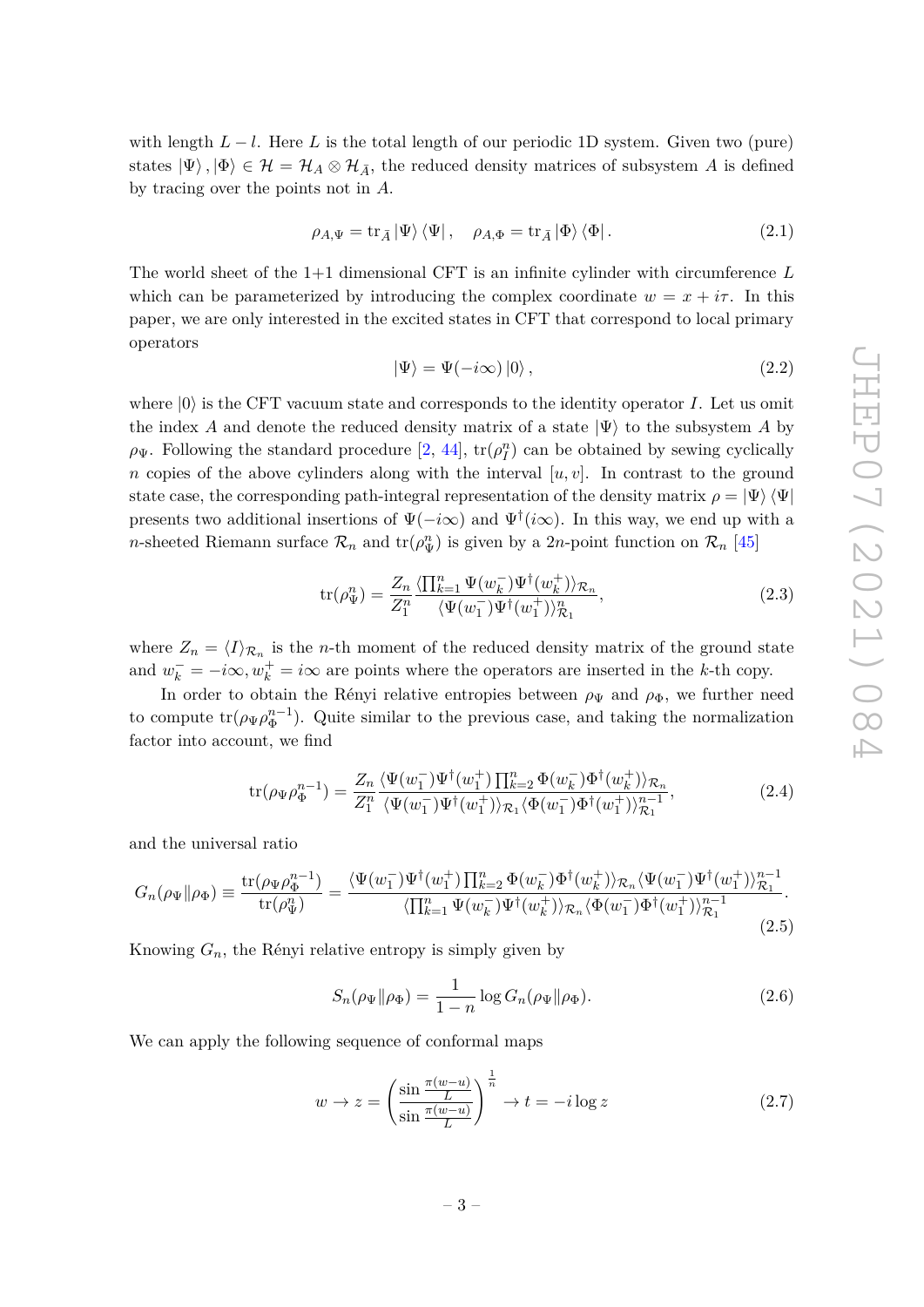to transform the *n*-sheet Riemann surface  $\mathcal{R}_n$  into a single cylinder. The transformation law of a primary field  $\mathcal O$  is very simple

$$
\mathcal{O}(z,\bar{z}) = \left(\frac{dz}{dw}\right)^{-h\phi} \left(\frac{d\bar{z}}{d\bar{w}}\right)^{-\bar{h}\phi} \mathcal{O}(w,\bar{w}),\tag{2.8}
$$

with  $(h_{\mathcal{O}}, \bar{h}_{\mathcal{O}})$  the conformal weights of  $\mathcal{O}$ . Applying the conformal maps in eq. [\(2.7\)](#page-3-0), one can easily express  $G_n(\rho_{\Psi}|| \rho_{\Phi})$  in terms of correlation functions on the cylinder

$$
G_n(\rho_\Psi||\rho_\Phi) = n^{2(n-1)(h_\Psi + \bar{h}_\Psi - h_\Phi - \bar{h}_\Phi)} \frac{\langle \Psi(t_1^-) \Psi^\dagger(t_1^+) \prod_{k=2}^n \Phi(t_k^-) \Phi^\dagger(t_k^+) \rangle_{cy} \langle \Psi(t_1^-) \Psi^\dagger(t_1^+) \rangle_{cy}^{n-1}}{\langle \prod_{k=1}^n \Psi(t_k^-) \Psi^\dagger(t_k^+) \rangle_{cy} \langle \Phi(t_1^-) \Phi^\dagger(t_1^+) \rangle_{cy}^{n-1}},
$$
\n(2.9)

where  $t_k^{\pm}$  $\frac{1}{k}$  are the points corresponding to  $w_k^{\pm}$  $\frac{1}{k}$  through the map  $t(w)$ 

<span id="page-4-1"></span>
$$
t_k^- = \frac{\pi}{n}(x+2(k-1)), \qquad t_k^+ = \frac{\pi}{n}(-x+2(k-1)), \qquad k = 1, 2, \cdots, n. \quad x = \frac{v-u}{L} = \frac{l}{L}.
$$
\n(2.10)

In the following, we will mainly focus on the theory of free massless compact bosonic field  $\varphi(z,\bar{z})$ , with Euclidean action

<span id="page-4-2"></span>
$$
\mathcal{A}[\varphi] = \frac{1}{8\pi} \int dz d\bar{z} \partial_z \varphi \partial_{\bar{z}} \varphi. \tag{2.11}
$$

This is a CFT with central charge *c* = 1 and has two types of primary fields. The first type is the vertex operators

$$
V_{\alpha,\bar{\alpha}} = :e^{i(\alpha\phi + \bar{\alpha}\bar{\phi})}:
$$
\n<sup>(2.12)</sup>

where  $\phi$ ,  $\bar{\phi}$  are chiral and anti-chiral parts of the bosonic field:  $\varphi(z,\bar{z}) = \phi(z) + \bar{\phi}(\bar{z})$ . The conformal weight of the vertex operator is  $(h, \bar{h}) = (\frac{\alpha^2}{2})$  $\frac{\alpha^2}{2},\frac{\bar{\alpha}^2}{2}$  $\frac{\alpha^2}{2}$ ). For simplicity, we will consider holomorphic field  $\bar{\alpha} = 0$  only. The *n*-point function of vertex operators on the complex plane is  $(z_{i,j} \equiv z_i - z_j)$  [\[46\]](#page-24-3)

$$
\langle \prod_{k} V_{\alpha_k}(z_k) \rangle = \prod_{i < j} (z_{i,j})^{\alpha_i \alpha_j}.\tag{2.13}
$$

After the conformal map  $t = -i \log z$  to the cylinder, this correlator becomes

$$
\langle \prod_{k} V_{\alpha_k}(t_k) \rangle_{cy} = \prod_{i < j} \left( 2 \sin \frac{t_{i,j}}{2} \right)^{\alpha_i \alpha_j} . \tag{2.14}
$$

The other type of primary field in this theory is the derivative operator *i∂φ* with conformal dimension  $(h, \bar{h}) = (1, 0)$ . The 2*n*-point function on the complex plane is given by [\[46\]](#page-24-3)

<span id="page-4-0"></span>
$$
\langle \prod_{k=1}^{2n} i \partial \phi(z_k) \rangle = \text{Hf} \left[ \frac{1}{z_{i,j}^2} \right]_{1 \le i,j \le 2n}, \qquad (2.15)
$$

where  $\text{Hf}(A)$  is the Haffnian of the  $2n \times 2n$  matrix A

$$
Hf(A) = \frac{1}{2^n n!} \sum_{\sigma \in S_{2n}} \prod_{i=1}^n A_{\sigma(2i-1), \sigma(2i)}.
$$
 (2.16)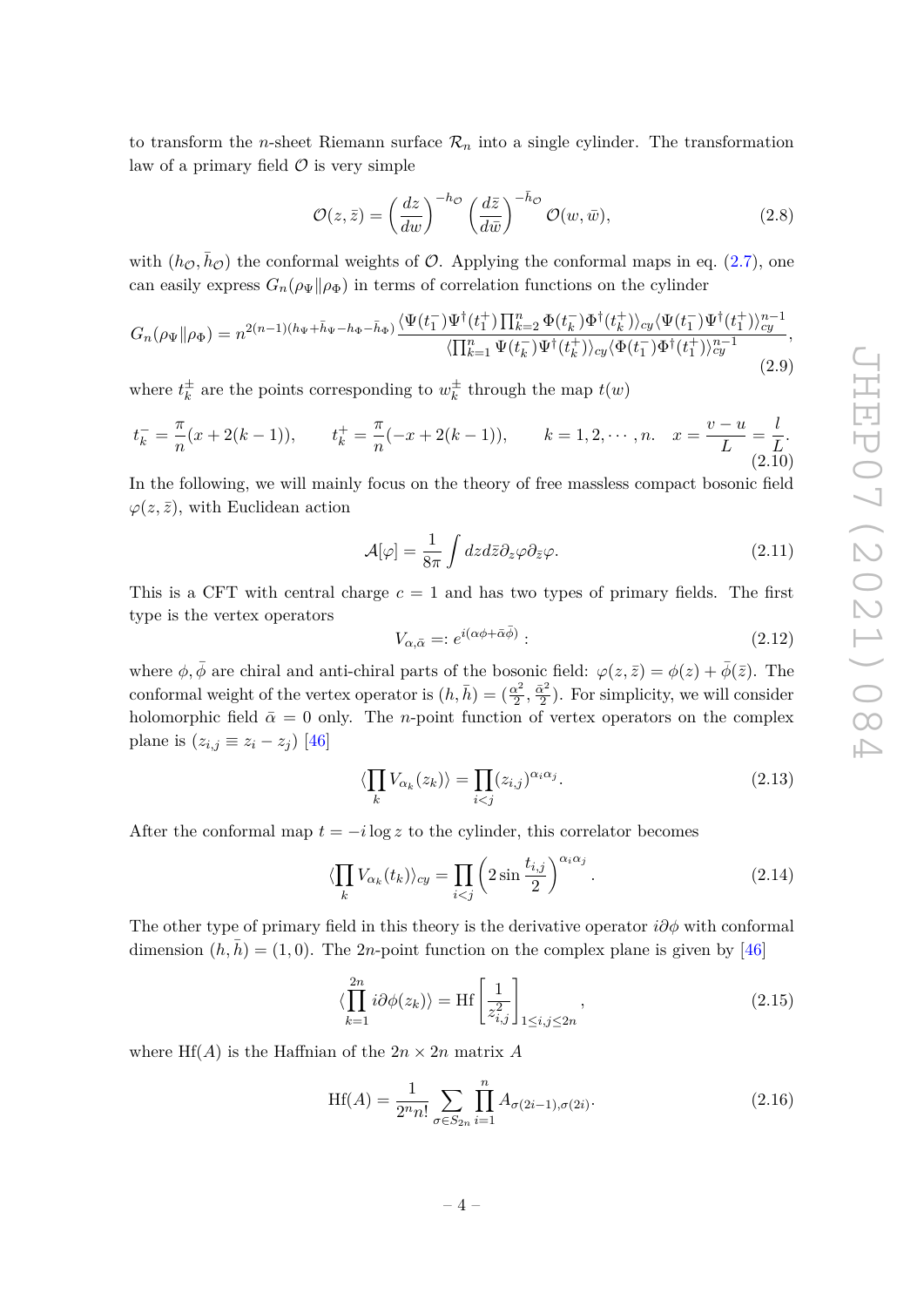The Haffian in eq.  $(2.15)$  can be written as a determinant

$$
\text{Hf}\left[\frac{1}{z_{i,j}^2}\right]_{1\leq i,j\leq 2n} = \det\left[\frac{1}{z_{i,j}}\right]_{1\leq i,j\leq 2n}.\tag{2.17}
$$

In a cylinder parametrized by  $t = -i \log z$ , the correlator becomes

$$
\langle \prod_{k=1}^{2n} i \partial \phi(t_k) \rangle_{cy} = \frac{1}{4^n} \det \left[ \frac{1}{\sin(t_{i,j}/2)} \right]_{1 \le i,j \le 2n}.
$$
\n(2.18)

For this 2*n*-point correlator evaluated at the 2*n*-point list in eq. [\(2.10\)](#page-4-1), the analytic continuation has been obtained in [\[47,](#page-24-4) [48\]](#page-24-5) and is given by

<span id="page-5-2"></span>
$$
\langle \prod_{k=1}^{n} i \partial \phi(t_k^-) i \partial \phi(t_k^+) \rangle_{cy} = \frac{\Gamma^2(\frac{1+n+n\csc \pi x}{2})}{\Gamma^2(\frac{1-n+n\csc \pi x}{2})}.
$$
\n(2.19)

Several relative entropies have been obtained in [\[13,](#page-22-9) [14\]](#page-22-11), here we just report the results. Firstly, the Rényi relative entropies between the ground state and the vertex operator are given by

$$
S_n(\rho_I \|\rho_{V_\alpha}) = S_n(\rho_{V_\alpha} \|\rho_I) = \frac{\alpha^2}{1 - n} \log \frac{\sin \pi x}{n \sin \frac{\pi x}{n}}.
$$
\n(2.20)

By taking the replica limit  $n \to 1$ , the relative entropy is obtained as

<span id="page-5-3"></span>
$$
S(\rho_I \|\rho_{V_\alpha}) = S(\rho_{V_\alpha} \|\rho_I) = \alpha^2 (1 - \pi x \cot(\pi x)). \tag{2.21}
$$

The relative entropy between two vertex operators is given by

$$
S(\rho_{V_{\alpha}}\|\rho_{V_{\beta}}) = S(\rho_{V_{\beta}}\|\rho_{V_{\alpha}}) = (\alpha - \beta)^2 (1 - \pi x \cot(\pi x)).
$$
\n(2.22)

The relative entropy between the derivative operator and the ground state is

$$
S(\rho_{i\partial\phi}||\rho_I) = 2\log(2\sin(\pi x)) + 2 - 2\pi x \cot(\pi x) + 2\psi\left(\frac{\csc(\pi x)}{2}\right) + 2\sin(\pi x). \tag{2.23}
$$

Finally, the relative entropy between the derivative operator and the vertex operator is

$$
S(\rho_{i\partial\phi}||V_{\alpha}) = S(\rho_{i\partial\phi}||\rho_I) + S(\rho_I||\rho_{V_{\alpha}}).
$$
\n(2.24)

# <span id="page-5-0"></span>**3 Symmetry resolution of entanglement entropy and relative entropy**

#### <span id="page-5-1"></span>**3.1 Entanglement entropy and relative entropy in charge sectors**

Now assume that the system has an internal U(1) symmetry with conserved charge *Q*. We also take a bipartition of our system into two subsystems, A and its complement  $\overline{A}$ as before. When the conserved charge *Q* is local, it splits as  $Q = Q_A + Q_{\overline{A}}$ . We further assume that both  $\rho$  and  $\sigma$  are eigenstate of  $Q$ , which imply  $[\rho, Q] = 0$ ,  $[\sigma, Q] = 0$ . Tracing out the degree of freedom in  $\overline{A}$ , one obtains  $[\rho_A, Q_A] = 0$ ,  $[\sigma_A, Q_A] = 0$ . Then the density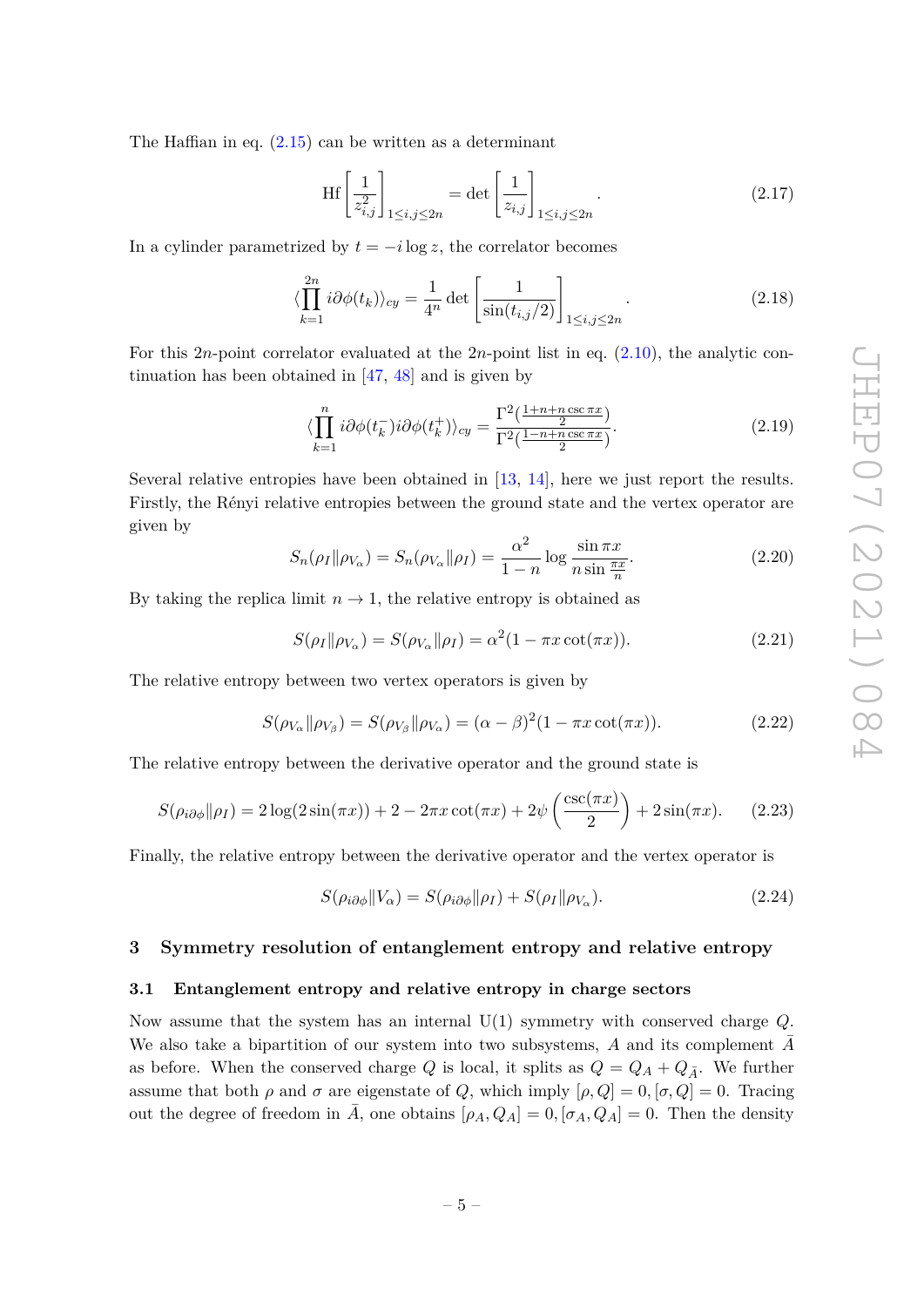matrix  $\rho_A$  and  $\sigma_A$  can be written as block diagonal forms, in which each block corresponds to a different charge sector with eigenvalue *q* of *Q<sup>A</sup>*

<span id="page-6-0"></span>
$$
\rho_A = \bigoplus_q \Pi_q \rho_A = \bigoplus_q p^{\sigma}(q) \rho_A(q), \quad \sigma_A = \bigoplus_q \Pi_q \sigma_A = \bigoplus_q p^{\sigma}(q) \sigma_A(q), \tag{3.1}
$$

where  $\Pi_q$  is the projector onto the eigenspace of  $Q_A$  with fixed eigenvalue q. We have

<span id="page-6-2"></span>
$$
\rho_A(q) = \frac{\Pi_q \rho_A}{\text{tr}(\Pi_q \rho_A)}, \quad \sigma_A(q) = \frac{\Pi_q \sigma_A}{\text{tr}(\Pi_q \sigma_A)}.
$$
\n(3.2)

The denominators in the above equations are introduced to keep the normalization  $\text{tr}\rho_A(q) = 1$ ,  $\text{tr}\sigma_A(q) = 1$ , which imply

$$
\operatorname{tr}(\Pi_q \rho_A) = p^{\rho}(q), \quad \operatorname{tr}(\Pi_q \sigma_A) = p^{\sigma}(q). \tag{3.3}
$$

Here  $p^{\rho}(q)$  (or  $p^{\sigma}(q)$ , respectively) is the probability of finding q as the outcome of a measurement of  $Q_A$  in state  $\rho_A$  (resp.  $\sigma_A$ ).

Our goal is to understand how the relative entropy is distributed in different charged sectors. Let's start with the resolution of von Neumann entanglement entropy. The equation [\(3.1\)](#page-6-0) implies the following decomposition of entanglement entropy

<span id="page-6-1"></span>
$$
S(\rho_A) = \sum_{q} p^{\rho}(q)S(\rho_A(q)) - \sum_{q} p^{\rho}(q) \log p^{\rho}(q) \equiv S^c + S^f,
$$
 (3.4)

where

$$
S(\rho_A(q)) = -\text{tr}[\rho_A(q) \log \rho_A(q)],\tag{3.5}
$$

is the symmetry resolved entanglement entropy associated to  $\rho_A(q)$ . In eq. [\(3.4\)](#page-6-1), we have divided  $S(\rho_A)$  into two parts,  $S^c$  and  $S^f$ , which are called the configurational entanglement entropy and the fluctuation entanglement entropy respectively. The configurational entanglement entropy  $S^c = \sum_q p^{\rho}(q)S(\rho_A(q))$ , measuring the total entropy of all the charged sectors. The fluctuation entanglement entropy  $S^f = -\sum_q p^{\rho}(q) \log p^{\rho}(q)$  takes into account the entropy due to fluctuations of the eigenvalues of the charge.

In a similar way, we define the symmetry resolved Rényi relative entropies as

$$
S_n(\rho_A(q) \| \sigma_A(q)) = \frac{1}{1 - n} \log \frac{\text{tr}(\rho_A(q) \sigma_A(q)^{n-1})}{\text{tr}(\rho_A(q)^n)}.
$$
 (3.6)

After substituting the expression of  $\rho_A(q)$  and  $\sigma_A(q)$  given in eq. [\(3.2\)](#page-6-2) into the above equation, we obtain

$$
S_n(\rho_A(q) \|\sigma_A(q)) = \frac{1}{1-n} \log \frac{p^{\rho}(q)^n}{p^{\sigma}(q)^{n-1} p^{\rho}(q)} \frac{\text{tr}(\rho_A \sigma_A^{n-1} \Pi_q)}{\text{tr}(\rho_A^n \Pi_q)}
$$
(3.7)

$$
= -\log \frac{p^{\rho}(q)}{p^{\sigma}(q)} + \frac{1}{1-n} \left[ \log \text{tr}(\rho_A \sigma_A^{n-1} \Pi_q) - \log \text{tr}(\rho_A^n \Pi_q) \right]. \tag{3.8}
$$

Taking the limit  $n \to 1$ , we find

$$
S(\rho_A(q) \| \sigma_A(q)) = -\log \frac{p^{\rho}(q)}{p^{\sigma}(q)} - \frac{1}{p^{\rho}(q)} tr(\Pi_q \rho_A \log \sigma_A) + \frac{1}{p^{\rho}(q)} tr(\Pi_q \rho_A \log \rho_A).
$$
 (3.9)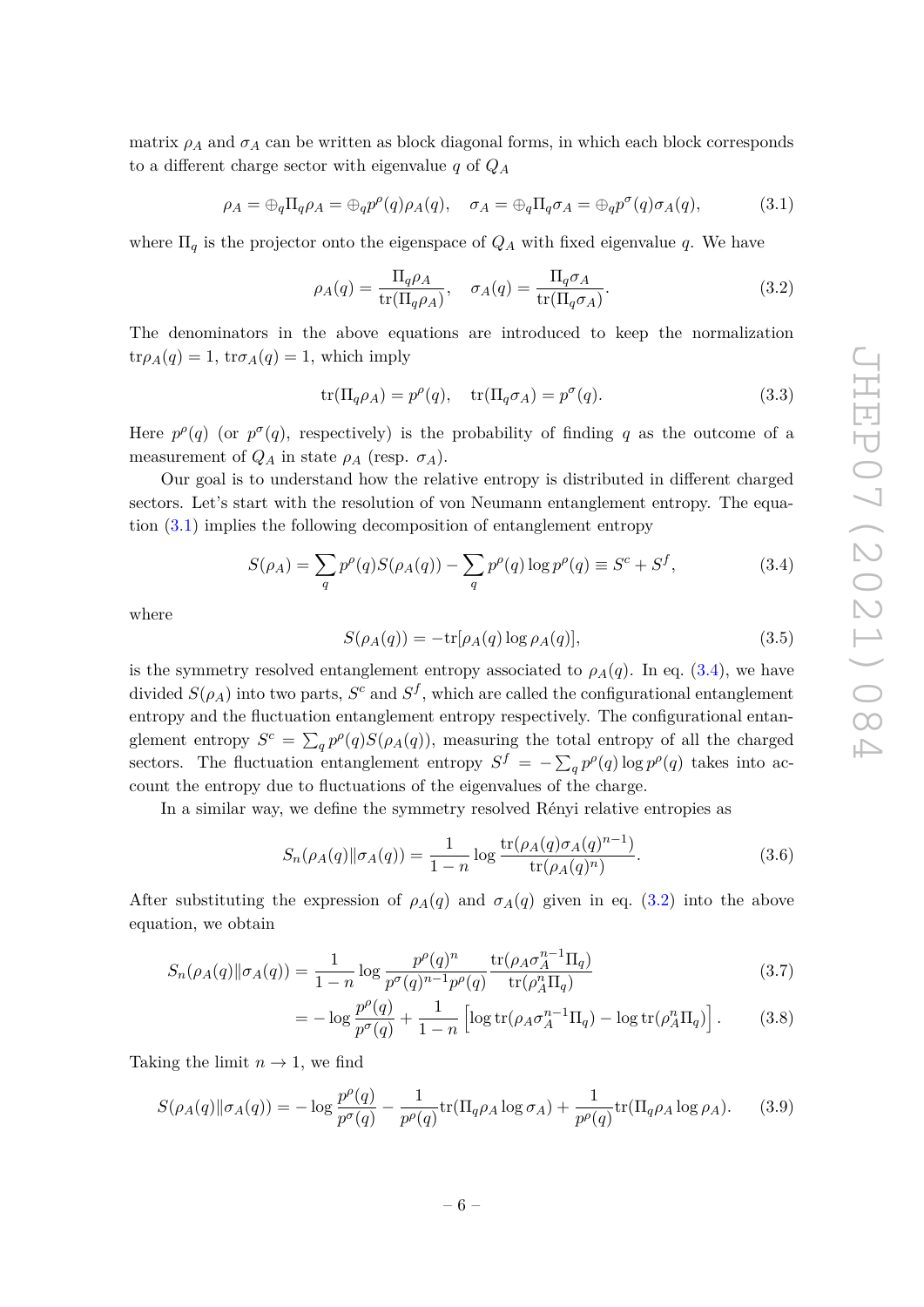Multiplying both sides of the above equation with  $p^{\rho}(q)$  and summing over *q*, we get

<span id="page-7-0"></span>
$$
S(\rho_A \|\sigma_A) = \langle S(\rho_A(q) \|\sigma_A(q))\rangle_{p^{\rho}} + \left\langle \log \frac{p^{\rho}(q)}{p^{\sigma}(q)} \right\rangle_{p^{\rho}}, \qquad (3.10)
$$

where

$$
\langle S(\rho_A(q) \|\sigma_A(q))\rangle_{p^{\rho}} = \sum_q S(\rho_A(q) \|\sigma_A(q))p^{\rho}(q), \qquad (3.11)
$$

is the averaged symmetry resolved relative entropy under the probability distribution  $p^{\rho}(q)$ , and

$$
\left\langle \log \frac{p^{\rho}(q)}{p^{\sigma}(q)} \right\rangle_{p^{\rho}} = \sum_{q} p^{\rho}(q) \log \frac{p^{\rho}(q)}{p^{\sigma}(q)} \tag{3.12}
$$

is the classical relative entropy or Kullback-Leibler divergence of probability distribution  $p^{\rho}(q)$  and  $p^{\sigma}(q)$ . Here, for the relative entropy, we find the equation [\(3.10\)](#page-7-0) looks quite similar to eq.  $(3.4)$ . You can call the two terms on the right-hand side of eq.  $(3.10)$  the configuration relative entropy and the fluctuation relative entropy respectively if you will.

Let's define the following generalized probability distributions

<span id="page-7-3"></span>
$$
p_n^{\rho|\sigma}(q) = \frac{\text{tr}(\rho_A \sigma_A^{n-1} \Pi_q)}{\text{tr}(\rho_A \sigma_A^{n-1})}, \quad p_n^{\rho}(q) = \frac{\text{tr}(\rho_A^n \Pi_q)}{\text{tr}(\rho_A^n)},
$$
(3.13)

which are normalized as  $\sum_{q} p_n^{\rho|\sigma}(q) = \sum_{q} p_n^{\rho}(q) = 1$ . For  $n = 1$ , since  $p_1^{\rho|\sigma|}$  $p_1^{\rho|\sigma}(q) = p_1^{\rho}$  $b_1^{\rho}(q) =$  $p^{\rho}(q)$ , these generalized distributions are just the physical probability distribution of the subsystem charge  $Q_A$  in the state  $\rho_A$ . Using these generalized probabilities, we can rewrite the symmetry resolved Rényi relative entropy as

<span id="page-7-1"></span>
$$
S_n(\rho_A(q) \| \sigma_A(q)) = -\log \frac{p^{\rho}(q)}{p^{\sigma}(q)} + \frac{1}{1-n} \log \frac{p_n^{\rho|\sigma}(q)}{p_n^{\rho}(q)} + S_n(\rho_A \| \sigma_A). \tag{3.14}
$$

Taking the limit  $n \to 1$  of the above equation, we obtain the symmetry resolved relative entropy

<span id="page-7-2"></span>
$$
S(\rho_A(q) \|\sigma_A(q)) = -\log \frac{p^{\rho}(q)}{p^{\sigma}(q)} - \frac{1}{p^{\rho}(q)} \partial_n (p_n^{\rho|\sigma}(q) - p_n^{\rho}(q))\big|_{n=1} + S(\rho_A \|\sigma_A). \tag{3.15}
$$

The average of the above equation over  $p^{\rho}(q)$  also gives the equation [\(3.10\)](#page-7-0) using the fact that  $\sum_{q} \partial_n (p_n^{\rho|\sigma}(q) - p_n^{\rho}(q))|_{n=1} = 0$ . It's also useful to average equation [\(3.14\)](#page-7-1) over  $p^{\rho}(q)$ to give another expression of the decomposition of the Rényi relative entropy

$$
S_n(\rho_A \|\sigma_A) = \langle S_n(\rho_A(q) \|\sigma_A(q))\rangle_{p^{\rho}} + \left\langle \log \frac{p^{\rho}(q)}{p^{\sigma}(q)} \right\rangle_{p^{\rho}} + \frac{1}{1-n} \sum_q p^{\rho}(q) \log \frac{p_n^{\rho|\sigma}(q)}{p_n^{\rho}(q)}.
$$
 (3.16)

From eq. [\(3.14\)](#page-7-1) and eq. [\(3.15\)](#page-7-2), we see that to obtain the symmetry resolved Rényi relative entropy and relative entropy, one needs to compute the generalized probabilities  $p_n^{\rho|\sigma}(q)$  and  $p_n^{\rho}(q)$ . However, this is very hard in general due to the non-local feature of the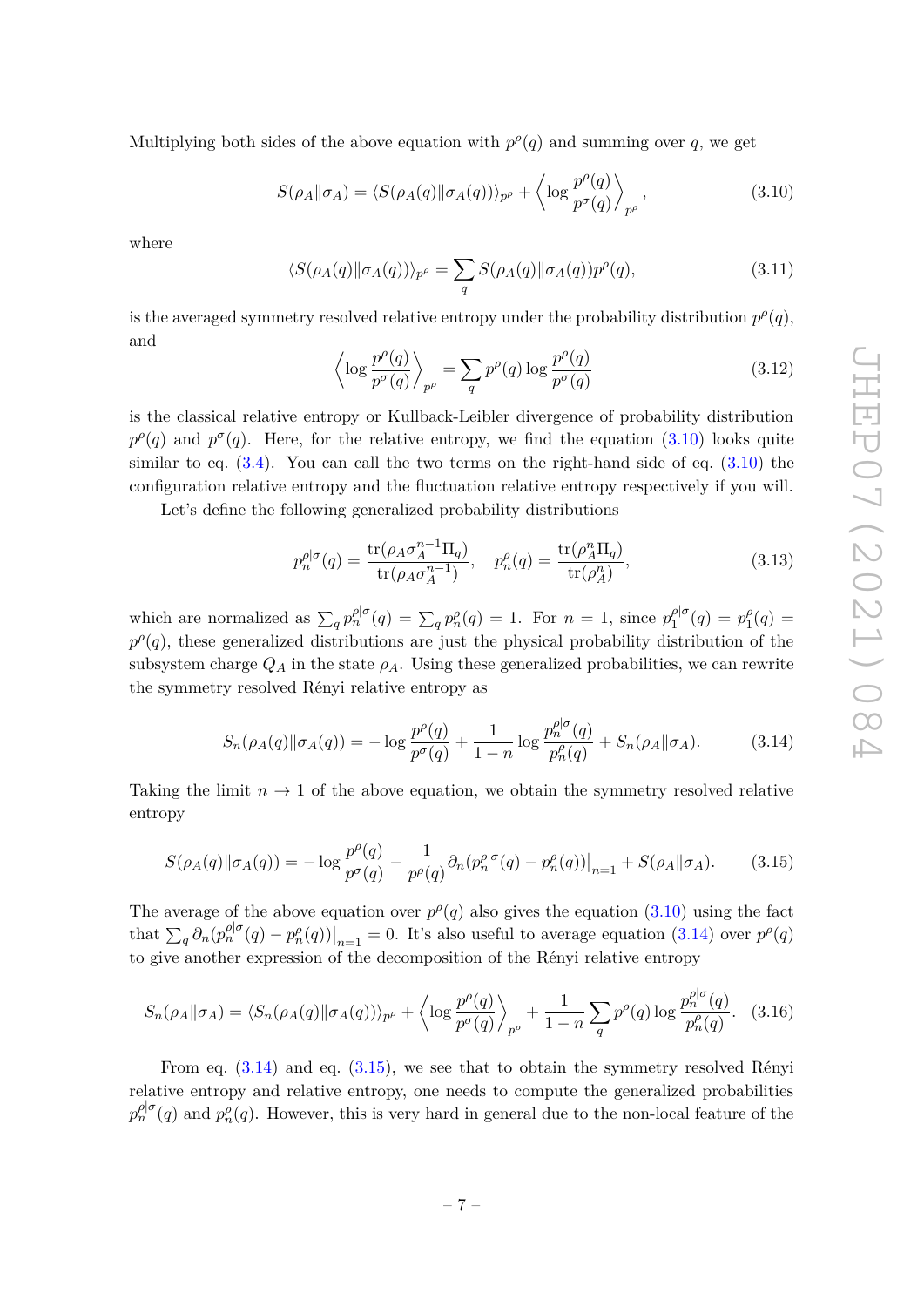projector Π*q*. Similar to the case of computing symmetry resolved entanglement entropy, we can bypass this difficulty by defining the following quantities

<span id="page-8-2"></span>
$$
p_n^{\rho|\sigma}(\mu) = \frac{\text{tr}(\rho_A \sigma_A^{n-1} e^{i\mu Q_A})}{\text{tr}(\rho_A \sigma_A^{n-1})}, \quad p_n^{\rho}(\mu) = \frac{\text{tr}(\rho_A^n e^{i\mu Q_A})}{\text{tr}(\rho_A^n)},
$$
(3.17)

which turns out to be much easier to compute. From eq. [\(3.13\)](#page-7-3), it's easy to see that  $p_n^{\rho|\sigma}(q)$ and  $p_n^{\rho}(q)$  can be obtained by Fourier transformations<sup>[1](#page-8-1)</sup>

$$
p_n^{\rho|\sigma}(q) = \int_{-\infty}^{\infty} \frac{d\mu}{2\pi} e^{-i\mu q} p_n^{\rho|\sigma}(\mu), \quad p_n^{\rho}(q) = \int_{-\infty}^{\infty} \frac{d\mu}{2\pi} e^{-i\mu q} p_n^{\rho}(\mu). \tag{3.18}
$$

Here we have used the same notation but with a different argument to denote the Fourier transform of the generalized probabilities  $p_n^{\rho|\sigma}(q)$  and  $p_n^{\rho}(q)$ .

For future use, it's also useful to define the following ratio

$$
F_n^{\rho,\sigma}(\mu,A) \equiv \frac{p_n^{\rho|\sigma}(\mu)}{p_n^{\rho}(\mu)} = \frac{\text{tr}(\rho_A \sigma_A^{n-1} e^{i\mu Q_A}) \text{tr}(\rho_A^n)}{\text{tr}(\rho_A^n e^{i\mu Q_A}) \text{tr}(\rho_A \sigma_A^{n-1})}.
$$
(3.19)

#### <span id="page-8-0"></span>**3.2 Symmetry resolution of entanglement entropy in CFT**

From the analysis in the last subsection, we see that to compute the symmetry resolved relative entropy, the first step is the calculation of Fourier transformed generalized probabilities  $p_n^{\rho|\sigma}(\mu)$  and  $p_n^{\rho}(\mu)$ . In the free compact boson CFT, the later  $(p_n^{\rho}(\mu), \text{ cf. } (3.17))$  $(p_n^{\rho}(\mu), \text{ cf. } (3.17))$  $(p_n^{\rho}(\mu), \text{ cf. } (3.17))$  has already been studied in the context of symmetry resolution of entanglement entropy [\[49\]](#page-24-6), where people called it the (normalized) charged moments. In this subsection, we briefly review the results and fix some notations that will be useful in the following sections.

Let's first consider the ground state case. When  $\rho$  is the ground state of a CFT,  $\text{tr}(\rho_A^n e^{i\mu Q_A})$  can be seen as a partition function in the *n*-sheet Riemann surface  $\mathcal{R}_n$  with an inserted Aharonov-Bohm flux  $\mu$ . In two-dimensional CFT, the insertion of a flux corresponds to a twisted boundary condition, which can be implemented by some local fields acting on the boundary of subsystem *A*. This operator can be seen as the composition of the branch point twist field  $\mathcal{T}_n$  and the U(1) twist field  $\mathcal{V}_\mu$  and we denote it by  $\mathcal{T}_{n,\mu}$  [\[26,](#page-23-6) [50\]](#page-24-7). The form factors and vacuum expectation values (VEVs) of the composite twist field in integrable field theories have been obtained in [\[51,](#page-24-8) [52\]](#page-24-9) recently. If subsystem *A* is an interval [*u, v*], then one can identify

$$
e^{i\mu Q_A} = \mathcal{V}_{\mu}(u,0)\mathcal{V}_{-\mu}(v,0). \tag{3.20}
$$

More precisely, we have the following relations

<span id="page-8-3"></span>
$$
\text{tr}(\rho_{I,A}^n e^{i\mu Q_A}) = \langle e^{i\mu Q_A} \rangle_{\mathcal{R}_n} = \langle \mathcal{V}_\mu(u,0) \mathcal{V}_{-\mu}(v,0) \rangle_{\mathcal{R}_n} = \langle \mathcal{T}_{n,\mu}(u,0) \tilde{\mathcal{T}}_{n,\mu}(v,0) \rangle_{\mathcal{R}_1},\tag{3.21}
$$

where  $\tilde{\mathcal{T}}_{n,\mu}$  is the anti-twist field. The conformal weight of  $\mathcal{T}_{n,\mu}$  and  $\tilde{\mathcal{T}}_{n,\mu}$  are the same and are given by

$$
h_{n,\mu} = h_n + \frac{h_\mu}{n}, \qquad h_n = \frac{c}{24} \left( n - \frac{1}{n} \right), \tag{3.22}
$$

<span id="page-8-1"></span><sup>&</sup>lt;sup>1</sup>Here we have assumed that the eigenvalues of  $Q_A$  are continuous. If the eigenvalues are integers, one needs to change the range of the integral to  $[-\pi, \pi]$ .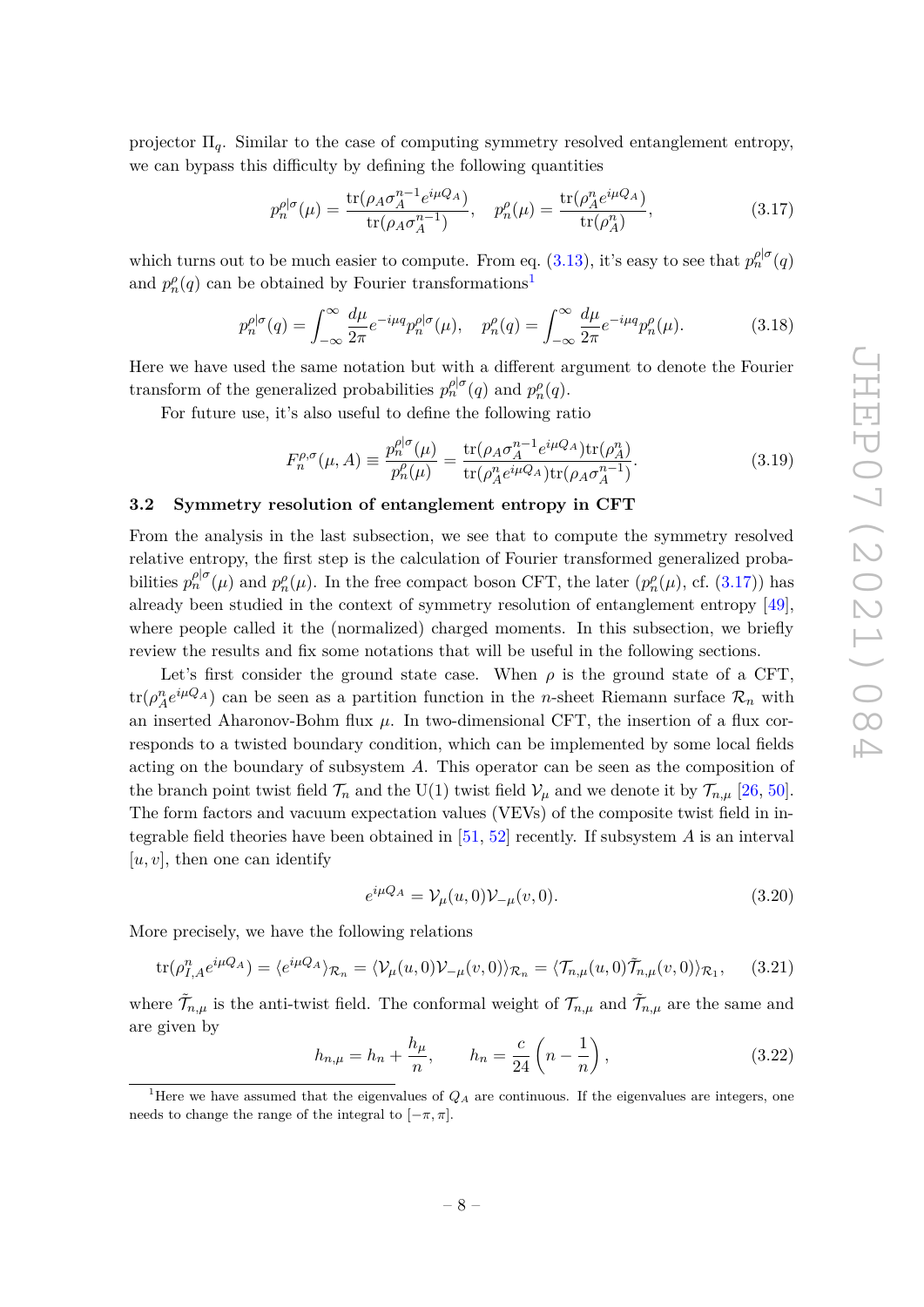where *c* is the central charge of the CFT. Then, on the cylinder of circumference *L*, the two-point function of  $\mathcal{T}_{n,\mu}$  in eq. [\(3.21\)](#page-8-3) is immediately obtained

$$
\text{tr}(\rho_{I,A}^n e^{i\mu Q_A}) = s_{n,\mu} \left(\frac{L}{\pi} \sin \frac{\pi l}{L}\right)^{-\frac{c}{6}(n-\frac{1}{n})-2\frac{h_{\mu}+\bar{h}_{\mu}}{n}},\tag{3.23}
$$

where  $s_{n,\mu}$  is the unknown non-universal normalization of the composite twist field. The charged moments of the ground state are

$$
p_n^I(\mu) = \frac{\text{tr}(\rho_{I,A}^n e^{i\mu Q_A})}{\text{tr}(\rho_{I,A}^n)} = \frac{\langle \mathcal{T}_{n,\mu}(u,0) \tilde{\mathcal{T}}_{n,\mu}(v,0) \rangle_{\mathcal{R}_1}}{\langle \mathcal{T}_n(u,0) \tilde{\mathcal{T}}_n(v,0) \rangle_{\mathcal{R}_1}} = \frac{s_{n,\mu}}{s_{n,0}} \left( \frac{L}{\pi} \sin \frac{\pi l}{L} \right)^{-\frac{2}{n}(h_\mu + \bar{h}_\mu)}.
$$
 (3.24)

In the free compact bosonic field theory defined by the action eq.  $(2.11)$ , the U(1) twist field  $V_\mu$  can be implemented by the vertex operator

$$
\mathcal{V}_{\mu} = V_{\frac{\mu}{2\pi}} = e^{\frac{i\mu}{2\pi}\phi} \tag{3.25}
$$

with conformal weight  $(h_\mu, \bar{h}_\mu) = (\frac{1}{2}(\frac{\mu}{2\tau}))$  $(\frac{\mu}{2\pi})^2, \frac{1}{2}$  $\frac{1}{2}(\frac{\mu}{2\tau})$  $(\frac{\mu}{2\pi})^2$ ). Then the charged moments of the ground state or the Fourier transformed generalized probabilities are

$$
p_n^I(\mu) \sim \left(\frac{L}{\pi} \sin \frac{\pi l}{L}\right)^{-\frac{\mu^2}{2n\pi^2}},\tag{3.26}
$$

which are Gaussian distributions and as a consequence,  $p_n^I(q)$  are also Gaussian distributions. In terms of its variance, we can write  $p_n^I(q)$  as

<span id="page-9-2"></span>
$$
p_n^I(q) = \frac{1}{\sqrt{2\pi \langle \Delta q^2 \rangle_n^I}} \exp\left(-\frac{\Delta q^2}{2\langle \Delta q^2 \rangle_n^I}\right),\tag{3.27}
$$

where  $\Delta q^2 = (q - \bar{q})^2$  and at large *L* the variance scales as

$$
\langle \Delta q^2 \rangle_n^I = \int_{-\infty}^{\infty} dq \Delta q^2 p_n^I(q) = \frac{1}{n\pi^2} \log \left( \frac{L}{\pi} \sin \pi x \right) + \gamma_n + o(1), \tag{3.28}
$$

where  $\gamma_n$  is a non-universal constant related to  $s_{n,\mu}$  and  $\bar{q}$  is the mean value of q under the probability distribution  $p_n^I(q)$  also cannot be fixed by CFT.<sup>[2](#page-9-0)</sup> Since  $p_n^I(\mu)$  is Gaussian, we can rewrite it as

<span id="page-9-3"></span>
$$
p_n^I(\mu) = \exp\left\{-\frac{1}{2}\langle\Delta q^2\rangle_n^I\mu^2 + i\mu\bar{q}\right\}.
$$
 (3.29)

For a excited state  $|\Psi\rangle$ , it's useful to define the ratio

<span id="page-9-1"></span>
$$
f_n^{\Psi}(\mu, x) \equiv \frac{p_n^{\Psi}(\mu)}{p_n^I(\mu)} = \frac{\langle \mathcal{V}_\mu(i\infty) \mathcal{V}_{-\mu}(-i\infty) \prod_{k=1}^n \Psi(t_k^-) \Psi(t_k^+) \rangle_{cy}}{\langle \mathcal{V}_\mu(i\infty) \mathcal{V}_{-\mu}(-i\infty) \rangle_{cy} \langle \prod_{k=1}^n \Psi(t_k^-) \Psi(t_k^+) \rangle_{cy}}.
$$
(3.30)

When the excitation is induced by the vertex operator  $\Psi = V_\alpha = e^{i\alpha\phi}$ , the computation of eq. [\(3.30\)](#page-9-1) is straightforward and the final result is rather simple [\[49\]](#page-24-6)

$$
f_n^{V_\alpha}(\mu, x) = e^{i\mu\alpha x}.\tag{3.31}
$$

<span id="page-9-0"></span><sup>&</sup>lt;sup>2</sup>In the XX spin chain, the exact values of  $\gamma_n$  and  $\bar{q}$  have been derived in [\[27\]](#page-23-7).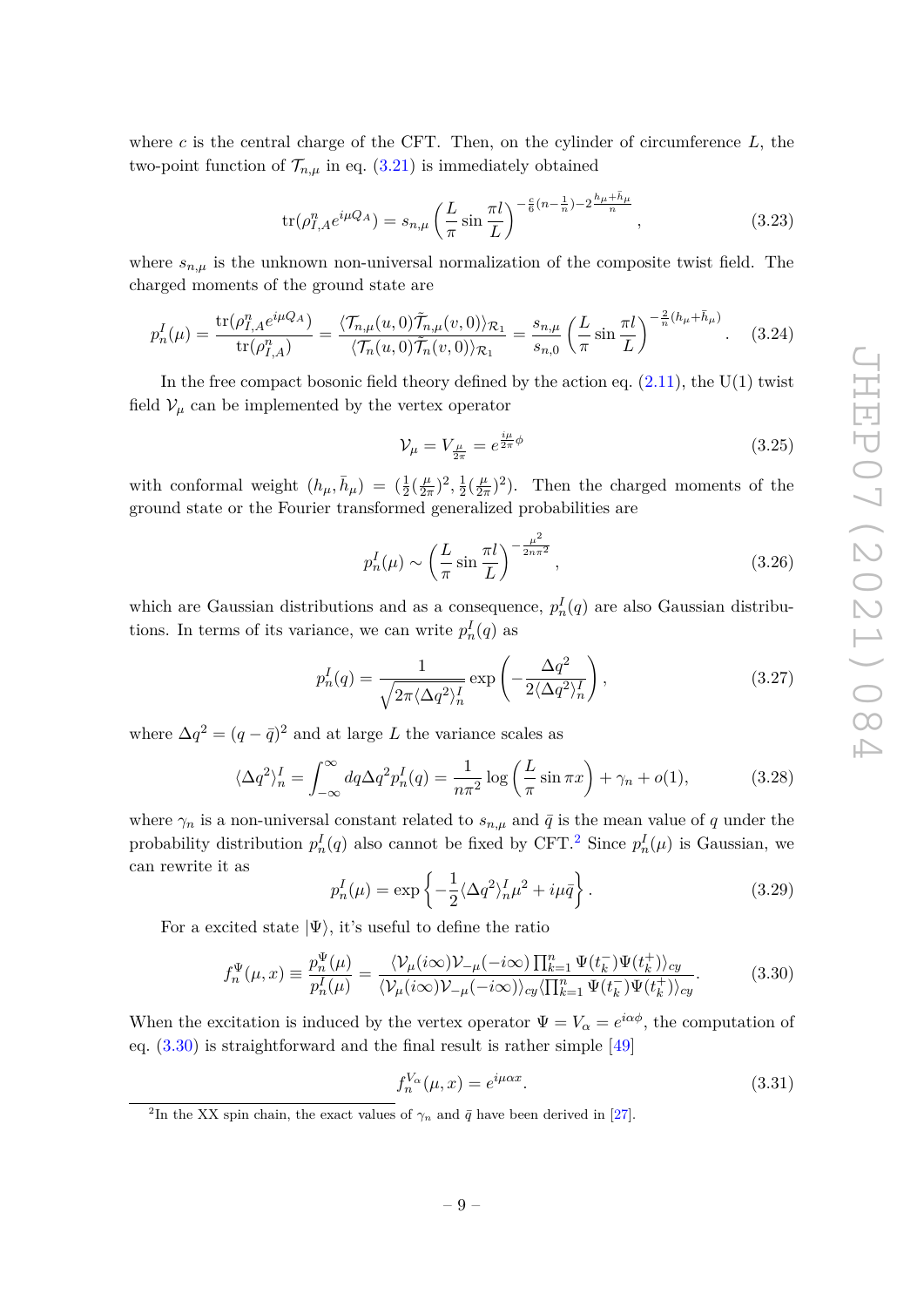Then the charged moments of the vertex operator are

$$
p_n^{V_\alpha}(\mu) = f_n^{V_\alpha}(\mu, x) p_n^I(\mu) = e^{i\mu\alpha x} p_n^I(\mu).
$$
 (3.32)

The generalized probability distributions  $p_n^{V_\alpha}(q)$  are obtained by Fourier transformation

$$
p_n^{V_\alpha}(q) = p_n^I(q - \alpha x). \tag{3.33}
$$

From the above equation, we conclude that the generalized probability distribution of vertex operators  $p_n^{V_\alpha}(q)$  is also Gaussian and having the same variance with the ground state distribution  $p_n^I(q)$ .

However, when the excitation is induced by the derivative operators  $\Psi = i\partial\phi$ , the computation of eq. [\(3.30\)](#page-9-1) is more complicated and we briefly mention the details here. In this calculation, the most involved correlator is

$$
\langle \mathcal{V}_{\mu}(i\infty)\mathcal{V}_{-\mu}(-i\infty)\prod_{k=1}^{n}i\partial\phi(t_{k}^{-})i\partial\phi(t_{k}^{+})\rangle_{cy}.
$$
\n(3.34)

In the paper [\[49\]](#page-24-6), the authors conjectured a formula for this correlator

<span id="page-10-0"></span>
$$
\langle V_{\frac{\mu}{2\pi}}(i\infty)V_{-\frac{\mu}{2\pi}}(-i\infty)\prod_{k=1}^{n}i\partial\phi(t_{k}^{-})i\partial\phi(t_{k}^{+})\rangle_{cy} = \langle V_{\frac{\mu}{2\pi}}(i\infty)V_{-\frac{\mu}{2\pi}}(-i\infty)\rangle_{cy}\mathcal{P}_{M}\left(\frac{i\mu}{2\pi}\right), (3.35)
$$

where  $\mathcal{P}_M(\lambda) = \det(M - \lambda)$  is the characteristic polynomial of the  $2n \times 2n$  matrix M

$$
M = \frac{1}{2} \begin{pmatrix} A & B \\ -B^T & A \end{pmatrix},
$$
\n(3.36)

where the matrix elements are  $(i, j = 1, 2, \dots, n)$ 

$$
A_{ij} = \begin{cases} 0 & \text{if } i = j \\ \frac{1}{\sin[\pi(j-i)/n]} & \text{else} \end{cases}, \qquad B_{ij} = \frac{1}{\sin[\pi(j-i-x)/n]}.
$$
 (3.37)

The analytic continuation of  $\mathcal{P}_M(\lambda)$  is given by

<span id="page-10-1"></span>
$$
\mathcal{P}_M(\lambda) = \frac{\Gamma(a_n(\lambda) + n + 1)\Gamma(\bar{a}_n(\lambda) + n + 1)}{\Gamma(a_n(\lambda) + 1)\Gamma(\bar{a}_n(\lambda) + 1)},
$$
\n(3.38)

where

$$
a_n(\lambda) = \frac{1}{2} \left( \frac{n}{\sin \pi x} - n - 1 \right) + i\lambda.
$$
 (3.39)

Then after pluging eq.  $(3.35)$ , eq.  $(3.38)$  and eq.  $(2.19)$  into eq.  $(3.30)$ , we obtain

$$
f_n^{i\partial\phi}(\mu, x) = \frac{\Gamma(a_n(\frac{i\mu}{2\pi}) + n + 1)\Gamma(\bar{a}_n(\frac{i\mu}{2\pi}) + n + 1)}{\Gamma(a_n(\frac{i\mu}{2\pi}) + 1)\Gamma(\bar{a}_n(\frac{i\mu}{2\pi}) + 1)} \frac{\Gamma^2(a_n(0) + 1)}{\Gamma^2(a_n(0) + n + 1)}.
$$
(3.40)

<span id="page-10-2"></span>We can expand  $f_n^{i\partial\phi}(\mu, x)$  in  $\mu$ 

$$
f_n^{i\partial\phi}(\mu, x) = \sum_{k=0}^{\infty} \frac{(-1)^k}{(2k)!} b_{n,2k} \mu^{2k}
$$
 (3.41)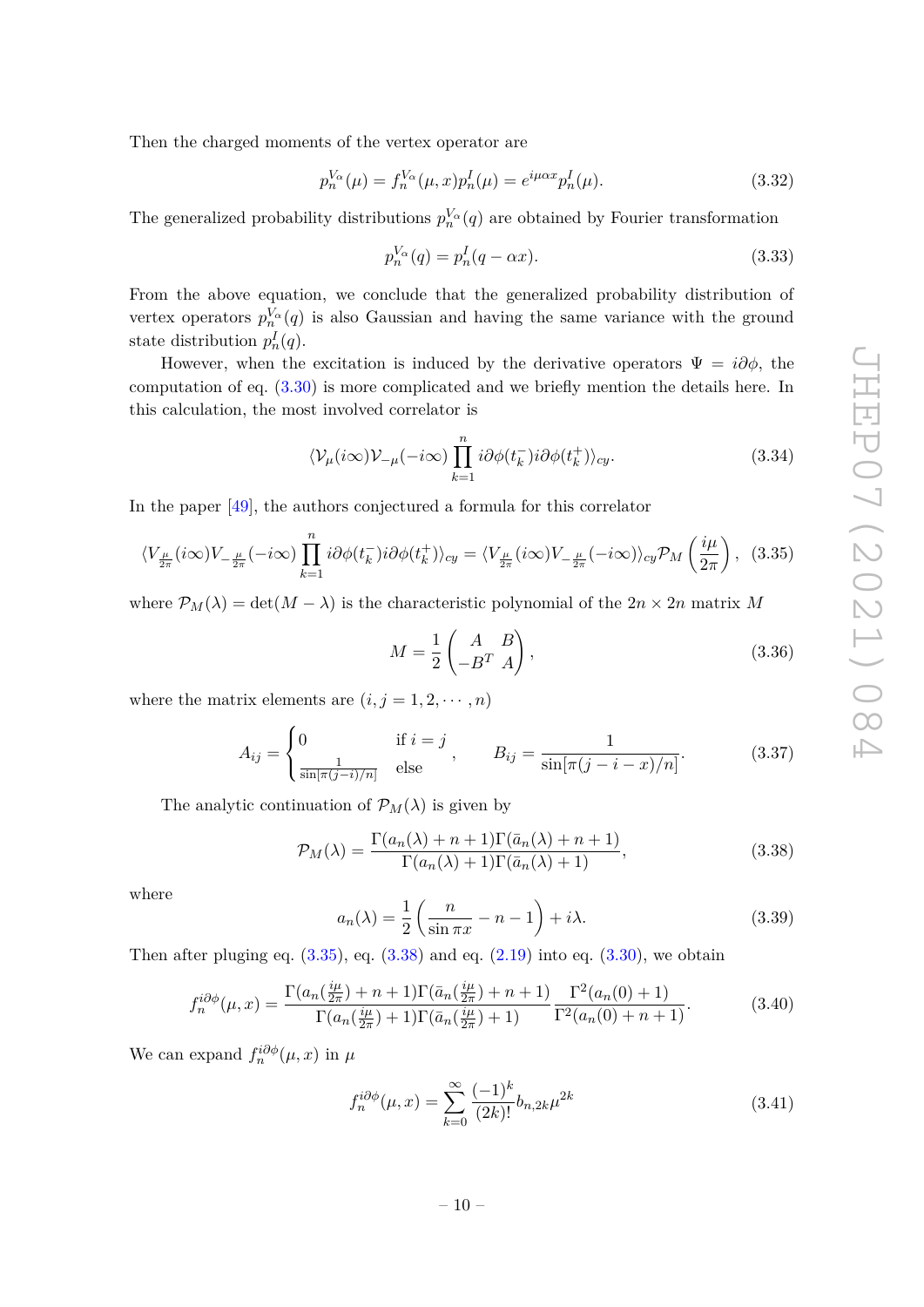where  $b_{n,2k}$  is the coefficient of  $\mu^{2k}$  and the first two values are

$$
b_{n,0} = 1, \quad b_{n,2} = \frac{1}{2\pi^2} \left[ \psi^{(1)}(a_n(0) + 1) - \psi^{(1)}(a_n(0) + n + 1) \right]. \tag{3.42}
$$

Here  $\psi^{(n)}(z)$  is the polygamma function. For integer *n*, the infinite series in eq. [\(3.41\)](#page-10-2) terminate at  $k = n$  and as  $n \to 1$ , all coefficients except  $b_{n,0}, b_{n,2}$  vanish. Then we can write

$$
p_n^{i\partial\phi}(q) = \sum_{k=0}^{\infty} \frac{(-1)^k}{(2k)!} b_{n,2k} \int_{\infty}^{\infty} \frac{d\mu}{2\pi} e^{-i\mu\Delta q} \exp\left\{-\frac{1}{2} \langle \Delta q^2 \rangle_n^I \mu^2\right\} \mu^{2k}
$$

$$
= p_n^I(q) \sum_{k=0}^{\infty} \frac{b_{n,2k}}{(2k)!} H_{2k} \left(\frac{\Delta q}{\sqrt{2 \langle \Delta q^2 \rangle_n^I}}\right) [2 \langle \Delta q^2 \rangle_n^I]^{-k}, \tag{3.43}
$$

where  $H_{2k}(z)$  is the 2*k*-th Hermite polynomial with argument *z*.

For  $n = 1$ , we have a very simple result

$$
p^{i\partial\phi}(q) = \left(1 - \frac{c_1(q)}{\pi^2}\sin^2\pi x\right)p^I(q) = \left(1 - \frac{c_1(q)}{\pi^2}\sin^2\pi x\right)\frac{1}{\sqrt{2\pi\langle\Delta q^2\rangle^I}}\exp\left(-\frac{\Delta q^2}{2\langle\Delta q^2\rangle^I}\right),\tag{3.44}
$$

where  $\langle \Delta q^2 \rangle^I \equiv \langle \Delta q^2 \rangle^I_1$  and we have defined

$$
c_n(q) \equiv \frac{\langle \Delta q^2 \rangle_n^I - \Delta q^2}{[\langle \Delta q^2 \rangle_n^I]^2}.
$$
\n(3.45)

Clearly,  $p^{i\partial \phi}(q)$  is non-Gaussian.

# <span id="page-11-0"></span>**4 Symmetry resolution of relative entropy in CFT**

In this section, we will focus on the computation of the symmetry resolved relative entropies between RDMs of excited states induced by primary operators in the free massless compact boson CFT. According to the analysis in section [3,](#page-5-0) in order to calculate the symmetry resolved relative entropy  $S(\rho_{\Psi}(q) \| \rho_{\Phi}(q))$  (see eq. [\(3.15\)](#page-7-2)), we have to compute the generalized probability distribution  $p_n^{\Psi}(q)$  and  $p_n^{\Psi|\Phi}(q)$ . Let's first compute the Fourier transform of  $p_n^{\Psi}(q)$  and  $p_n^{\Psi|\Phi}(q)$ 

$$
p_n^{\Psi}(\mu) = \frac{\text{tr}(\rho_{\Psi}^n e^{i\mu Q_A})}{\text{tr}(\rho_{\Psi}^n)} = \frac{\langle \mathcal{V}_{\mu}(u_1) \mathcal{V}_{-\mu}(v_1) \prod_{k=1}^n \Psi(w_k^-) \Psi^{\dagger}(w_k^+) \rangle_{\mathcal{R}_n}}{\langle \prod_{k=1}^n \Psi(w_k^-) \Psi^{\dagger}(w_k^+) \rangle_{\mathcal{R}_n}},\tag{4.1}
$$

and

<span id="page-11-2"></span>
$$
p_n^{\Psi|\Phi}(\mu) = \frac{\text{tr}(\rho_{\Psi}\rho_{\Phi}^{n-1}e^{i\mu Q_A})}{\text{tr}(\rho_{\Psi}\rho_{\Phi}^{n-1})} = \frac{\langle \mathcal{V}_{\mu}(u_1)\mathcal{V}_{-\mu}(v_1)\Psi(w_1^-)\Psi^{\dagger}(w_1^+) \prod_{k=2}^n \Phi(w_k^-)\Phi^{\dagger}(w_k^+)\rangle_{\mathcal{R}_n}}{\langle \Psi(w_1^-)\Psi^{\dagger}(w_1^+) \prod_{k=2}^n \Phi(w_k^-)\Phi^{\dagger}(w_k^+)\rangle_{\mathcal{R}_n}}.
$$
\n(4.2)

Thus their ratio  $F_n^{\Psi, \Phi}(\mu, x)$  is given by

<span id="page-11-1"></span>
$$
F_n^{\Psi,\Phi}(\mu,x) = \frac{\langle \mathcal{V}_\mu(u_1) \mathcal{V}_{-\mu}(v_1) \Psi(w_1^-) \Psi^\dagger(w_1^+) \prod_{k=2}^n \Phi(w_k^-) \Phi^\dagger(w_k^+) \rangle_{\mathcal{R}_n} \langle \prod_{k=1}^n \Psi(w_k^-) \Psi^\dagger(w_k^+) \rangle_{\mathcal{R}_n}}{\langle \Psi(w_1^-) \Psi^\dagger(w_1^+) \prod_{k=2}^n \Phi(w_k^-) \Phi^\dagger(w_k^+) \rangle_{\mathcal{R}_n} \langle \mathcal{V}_\mu(u_1) \mathcal{V}_{-\mu}(v_1) \prod_{k=1}^n \Psi(w_k^-) \Psi^\dagger(w_k^+) \rangle_{\mathcal{R}_n}}.
$$
\n(4.3)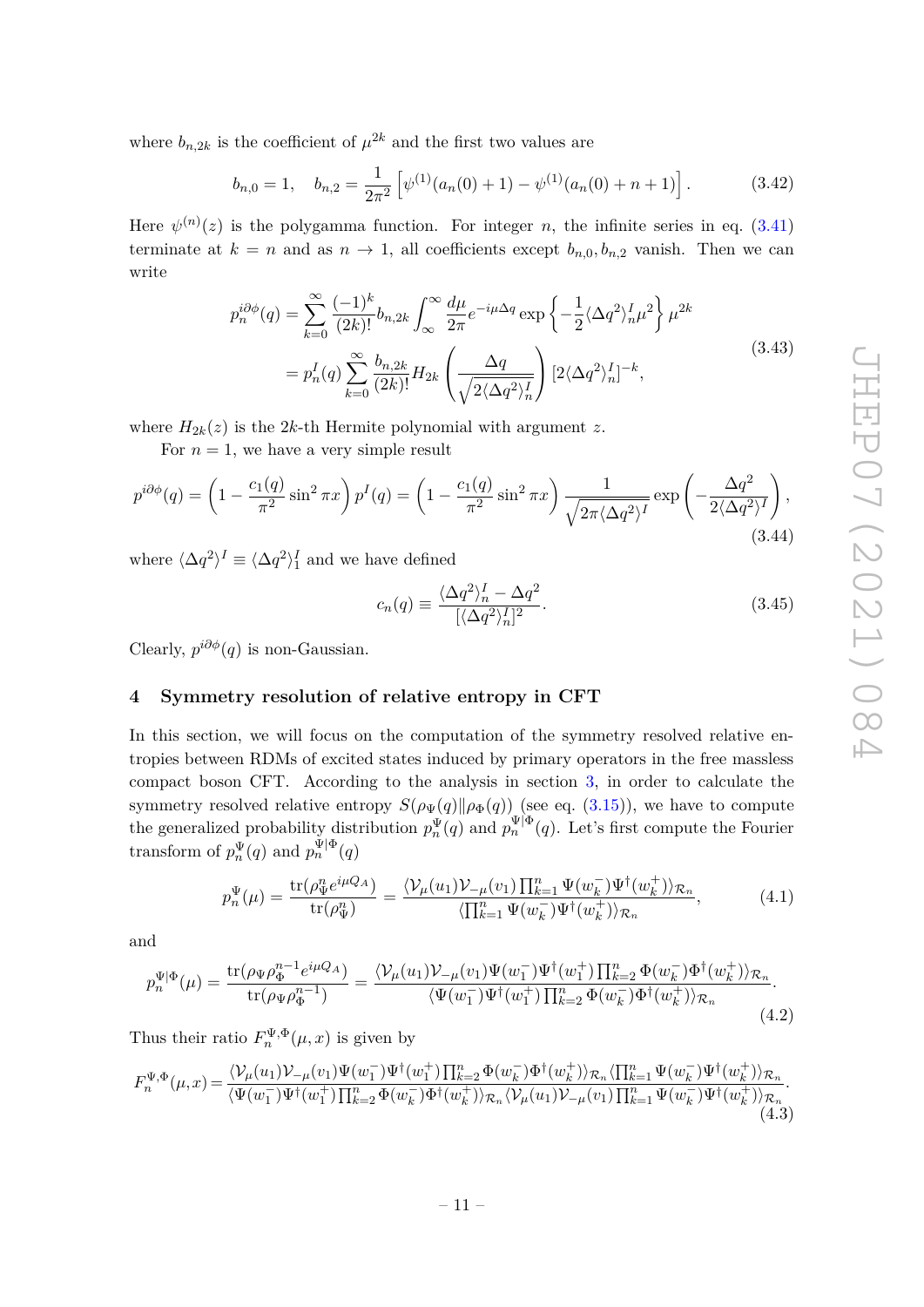One could apply the conformal transformation defined in eq.  $(2.7)$  to map the correlators in eq.  $(4.3)$  onto the cylinder. In this mapping, all factors proportional to  $\frac{dt}{dw}$  coming from the transformation law of primary fields canceled out, leaving us with

$$
F_n^{\Psi,\Phi}(\mu,x) = \frac{\langle \mathcal{V}_\mu(i\infty) \mathcal{V}_{-\mu}(-i\infty) \Psi(t_1^-) \Psi^\dagger(t_1^+) \prod_{k=2}^n \Phi(t_k^-) \Phi^\dagger(t_k^+) \rangle_{cy} \langle \prod_{k=1}^n \Psi(t_k^-) \Psi^\dagger(t_k^+) \rangle_{cy}}{\langle \Psi(t_1^-) \Psi^\dagger(t_1^+) \prod_{k=2}^n \Phi(t_k^-) \Phi^\dagger(t_k^+) \rangle_{cy} \langle \mathcal{V}_\mu(i\infty) \mathcal{V}_{-\mu}(-i\infty) \prod_{k=1}^n \Psi(t_k^-) \Psi^\dagger(t_k^+) \rangle_{cy}}.
$$
\n(4.4)

If one of the two states is the ground state  $|0\rangle$ , the above generic formula simplifies to

$$
F_n^{I,\Phi}(\mu,x) = \frac{\langle \mathcal{V}_\mu(i\infty) \mathcal{V}_{-\mu}(-i\infty) \prod_{k=2}^n \Phi(t_k^-) \Phi^\dagger(t_k^+) \rangle_{cy}}{\langle \prod_{k=2}^n \Phi(t_k^-) \Phi^\dagger(t_k^+) \rangle_{cy} \langle \mathcal{V}_\mu(i\infty) \mathcal{V}_{-\mu}(-i\infty) \rangle_{cy}},\tag{4.5}
$$

and

$$
F_n^{\Psi, I}(\mu, x) = \frac{\langle \mathcal{V}_\mu(i\infty) \mathcal{V}_{-\mu}(-i\infty) \Psi(t_1^-) \Psi^\dagger(t_1^+) \rangle_{cy} \langle \prod_{k=1}^n \Psi(t_k^-) \Psi^\dagger(t_k^+) \rangle_{cy}}{\langle \Psi(t_1^-) \Psi^\dagger(t_1^+) \rangle_{cy} \langle \mathcal{V}_\mu(i\infty) \mathcal{V}_{-\mu}(-i\infty) \prod_{k=1}^n \Psi(t_k^-) \Psi^\dagger(t_k^+) \rangle_{cy}}.
$$
(4.6)

# <span id="page-12-0"></span>**4.1 Resolution of relative entropy between the ground state and the vertex operator**

The first case we will consider is the symmetry decomposition of relative entropy between the ground state and the excited state generated by a vertex operator. Firstly, let's compute

<span id="page-12-1"></span>
$$
F_n^{I,V_\alpha}(\mu, x) = \frac{\langle V_{\frac{\mu}{2\pi}}(i\infty)V_{-\frac{\mu}{2\pi}}(-i\infty)\prod_{k=2}^n V_\alpha(t_k^-) V_{-\alpha}(t_k^+)\rangle_{cy}}{\langle \prod_{k=2}^n V_\alpha(t_k^-) V_{-\alpha}(t_k^+)\rangle_{cy} \langle V_{\frac{\mu}{2\pi}}(i\infty)V_{\frac{\mu}{2\pi}}(-i\infty)\rangle_{cy}}
$$
  
\n
$$
= \prod_{k=2}^n \langle V_{\frac{\mu}{2\pi}}(i\infty)V_\alpha(t_k^-)\rangle_{cy} \prod_{k=2}^n \langle V_{-\frac{\mu}{2\pi}}(-i\infty)V_\alpha(t_k^-)\rangle_{cy} \times
$$
  
\n
$$
\times \prod_{k=2}^n \langle V_{\frac{\mu}{2\pi}}(i\infty)V_{-\alpha}(t_k^+)\rangle_{cy} \prod_{k=2}^n \langle V_{-\frac{\mu}{2\pi}}(-i\infty)V_{-\alpha}(t_k^+)\rangle_{cy}
$$
  
\n
$$
= \lim_{\Lambda \to \infty} \prod_{k=2}^n \left( \frac{\sin \frac{1}{2}(\frac{\pi x + 2(k-1)}{n}) - i\Lambda}{\sin \frac{1}{2}(\frac{\pi x + 2(k-1)}{n}) + i\Lambda} \right)^{\frac{\alpha\mu}{2\pi}} \prod_{k=2}^n \left( \frac{\sin \frac{1}{2}(\frac{-\pi x + 2(k-1)}{n}) - i\Lambda}{\sin \frac{1}{2}(\frac{-\pi x + 2(k-1)}{n}) + i\Lambda} \right)^{-\frac{\alpha\mu}{2\pi}}
$$
  
\n
$$
= e^{i\mu\alpha x (1 - \frac{1}{n})}. \tag{4.7}
$$

Then we find

$$
p_n^{I|V_\alpha}(\mu) = F_n^{I,V_\alpha}(\mu, x) p_n^I(\mu) = e^{i\mu\alpha x (1 - \frac{1}{n})} p_n^I(\mu).
$$
 (4.8)

Since  $p_n^I(\mu)$  is a Gaussian distribution, we conclude  $p_n^{I|V_\alpha}(q)$  is also a Gaussian with the same variance of  $p_n^I(q)$ . After Fourier transformation, we find

$$
p_n^{I|V_\alpha}(q) = p_n^I(q - \alpha x(1 - 1/n)).
$$
\n(4.9)

Then the symmetry resolved Rényi relative entropies can be easily derived

$$
S_n(\rho_I(q) \|\rho_{V_\alpha}(q)) = -\log \frac{p^I(q)}{p^{V_\alpha}(q)} + \frac{1}{1-n} \log \frac{p^{I|V_\alpha}(q)}{p^I_n(q)} + S_n(\rho_I \|\rho_{V_\alpha})
$$
  
= 
$$
-\log \frac{p^I(q)}{p^I(q - \alpha x)} + \frac{1}{1-n} \log \frac{p^I_n(q - (1 - 1/n)\alpha x)}{p^I_n(q)} + S_n(\rho_I \|\rho_{V_\alpha}).
$$
(4.10)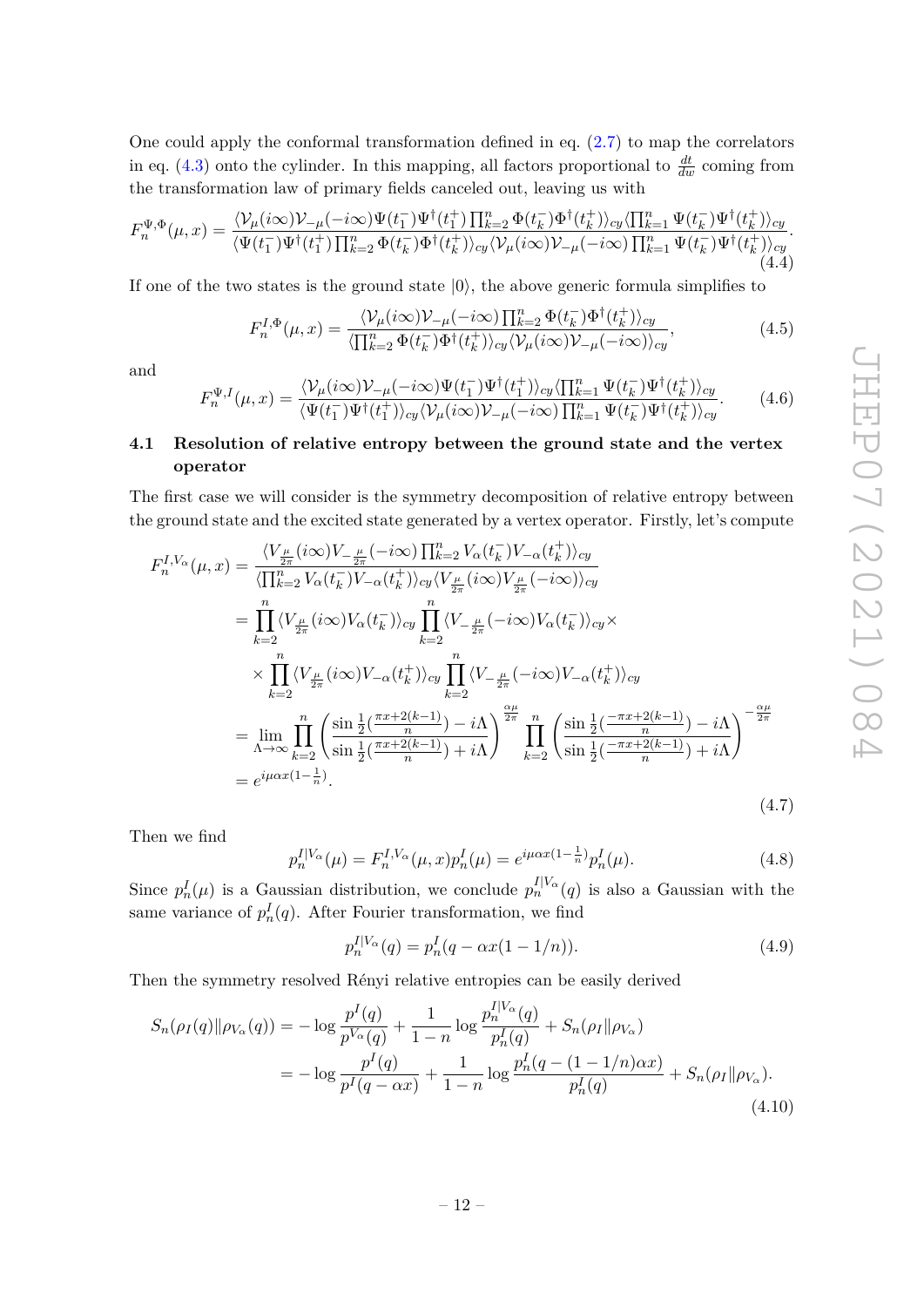After substituting the expression of  $p_n^I(q)$  in eq. [\(3.27\)](#page-9-2) and Rényi relative entropy in eq.  $(2.21)$  into the above equation, we obtain

$$
S_n(\rho_I(q)\|\rho_{V_\alpha}(q)) = \frac{2\alpha x \Delta q - \alpha^2 x^2}{2\langle \Delta q^2 \rangle^I} - \frac{2n\alpha x \Delta q + (1-n)\alpha^2 x^2}{2n^2 \langle \Delta q^2 \rangle^I_n} + \frac{\alpha^2}{1-n} \log \frac{\sin \pi x}{n \sin \frac{\pi x}{n}}.
$$
 (4.11)

The symmetry resolved relative entropy is obtained by taking the limit  $n \to 1$ 

$$
S(\rho_I(q) \| \rho_{V_{\alpha}}(q)) = \alpha^2 (1 - \pi x \cot(\pi x)) - \frac{\alpha^2 x^2}{2 \langle \Delta q^2 \rangle^I},
$$
\n(4.12)

which is *q* independent up to order  $(\log L)^{-1}$ .

After a very similar calculation with eq. [\(4.7\)](#page-12-1), we find

$$
\frac{\langle \prod_{k=1}^{n} V_{\alpha}(t_k^{-}) V_{-\alpha}(t_k^{+}) \rangle_{cy} \langle V_{\frac{\mu}{2\pi}}(i\infty) V_{\frac{\mu}{2\pi}}(-i\infty) \rangle_{cy}}{\langle V_{\frac{\mu}{2\pi}}(i\infty) V_{-\frac{\mu}{2\pi}}(-i\infty) \prod_{k=1}^{n} V_{\alpha}(t_k^{-}) V_{-\alpha}(t_k^{+}) \rangle_{cy}} = e^{-i\mu\alpha x}.
$$
\n(4.13)

Then we have

$$
F_n^{V_{\alpha},I}(\mu,x) = \frac{\langle V_{\frac{\mu}{2\pi}}(i\infty)V_{-\frac{\mu}{2\pi}}(-i\infty)V_{\alpha}(t_1^-)V_{-\alpha}(t_1^+)\rangle_{cy}\langle \prod_{k=1}^n V_{\alpha}(t_k^-)V_{-\alpha}(t_k^+)\rangle_{cy}}{\langle V_{\alpha}(t_1^-)V_{-\alpha}(t_1^+)\rangle_{cy}\langle V_{\frac{\mu}{2\pi}}(i\infty)V_{-\frac{\mu}{2\pi}}(-i\infty)\prod_{k=1}^n V_{\alpha}(t_k^-)V_{-\alpha}(t_k^+)\rangle_{cy}}
$$
  
\n
$$
= e^{-i\mu\alpha x}\langle V_{\frac{\mu}{2\pi}}(i\infty)V_{\alpha}(t_1^-)\rangle_{cy}\langle V_{-\frac{\mu}{2\pi}}(-i\infty)V_{-\alpha}(t_1^+)\rangle_{cy}\times
$$
  
\n
$$
\times \langle V_{\frac{\mu}{2\pi}}(i\infty)V_{-\alpha}(t_1^+)\rangle_{cy}\langle V_{-\frac{\mu}{2\pi}}(-i\infty)V_{\alpha}(t_1^-)\rangle_{cy}
$$
  
\n
$$
= e^{-i\mu\alpha x}\lim_{\Lambda \to \infty} \left(-\frac{\sin\frac{1}{2}(\frac{\pi x}{n} - i\Lambda)}{\sin\frac{1}{2}(\frac{\pi x}{n} + i\Lambda)}\right)^{\frac{\mu\alpha}{2\pi}} \left(-\frac{\sin\frac{1}{2}(\frac{\pi x}{n} - i\Lambda)}{\sin\frac{1}{2}(\frac{\pi x}{n} + i\Lambda)}\right)^{\frac{\mu\alpha}{2\pi}}
$$
  
\n
$$
= e^{-i\mu\alpha x(1-\frac{1}{n})}.
$$
  
\n(4.14)

Thus the corresponding Fourier transformed generalized probability distributions can be found as

<span id="page-13-0"></span>
$$
p_n^{V_\alpha|I}(\mu) = F_n^{V_\alpha, I}(\mu, x) p_n^{V_\alpha}(\mu) = F_n^{V_\alpha, I}(\mu, x) f_n^{V_\alpha}(\mu, x) p_n^I(\mu) = e^{\frac{i\alpha \mu x}{n}} p_n^I(\mu). \tag{4.15}
$$

Then we get

$$
p_n^{V_\alpha|I}(q) = p_n^I(q - \alpha x/n). \tag{4.16}
$$

Now the symmetry resolved Rényi relative entropies are easily obtained

$$
S_n(\rho_{V_\alpha}(q) \|\rho_I(q)) = -\log \frac{p^{V_\alpha}(q)}{p^I(q)} + \frac{1}{1-n} \log \frac{p_n^{V_\alpha|I}(q)}{p_n^{V_\alpha}(q)} + S_n(\rho_{V_\alpha} \|\rho_I)
$$
  
= 
$$
\frac{\alpha^2 x^2 - 2\alpha x \Delta q}{2\langle \Delta q^2 \rangle^I} + \frac{2n\alpha x \Delta q - (1+n)\alpha^2 x^2}{2n^2 \langle \Delta q^2 \rangle^I_n} + \frac{\alpha^2}{1-n} \log \frac{\sin \pi x}{n \sin \frac{\pi x}{n}}.
$$
(4.17)

Taking the limit  $n \to 1$ , the symmetry resolved relative entropy is given by

$$
S(\rho_{V_{\alpha}}(q)||\rho_{I}(q)) = \alpha^{2} (1 - \pi x \cot(\pi x)) - \frac{\alpha^{2} x^{2}}{2\langle \Delta q^{2} \rangle^{I}} = S(\rho_{I}(q)||\rho_{V_{\alpha}}(q)). \tag{4.18}
$$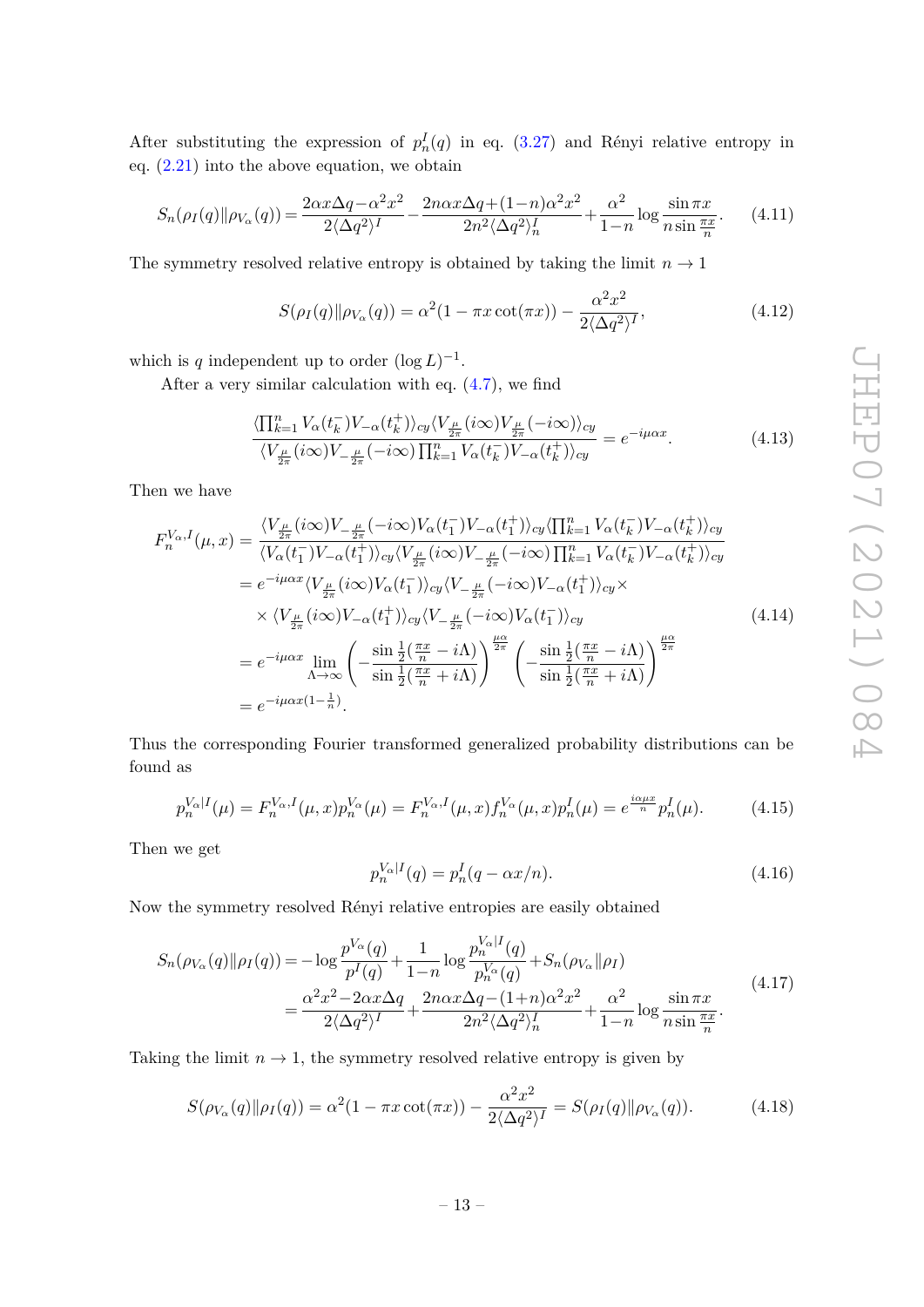Finally, let's compute the symmetry resolved relative entropy between two vertex operators. As before, we begin with

$$
F_n^{V_\alpha, V_\beta}(\mu, x) = \frac{\langle \mathcal{V}_\mu(i\infty) \mathcal{V}_{-\mu}(-i\infty) V_\alpha(t_1^-) V_{-\alpha}(t_1^+) \prod_{k=2}^n V_\beta(t_k^-) V_{-\beta}(t_k^+) }{\langle V_\alpha(t_1^-) V_{-\alpha}(t_1^+) \prod_{k=2}^n V_\beta(t_k^-) V_{-\beta}(t_k^+) \rangle_{cy} \langle \mathcal{V}_\mu(i\infty) \mathcal{V}_{-\mu}(-i\infty) \rangle_{cy}} [f_n^{V_\alpha}(\mu, x)]^{-1}
$$
  
\n
$$
= e^{i\mu\alpha x} (\mu, x) F_n^{V_\alpha, I}(\mu, x) F_n^{I, V_\beta}(\mu, x) [f_n^{V_\alpha}(\mu, x)]^{-1}
$$
  
\n
$$
= e^{i\mu(\alpha-\beta)(\frac{1}{n}-1)x}, \tag{4.19}
$$

which implies

$$
p_n^{V_\alpha|V_\beta}(q) = p_n^I(q - (\alpha - \beta)(1 - 1/n)x - \alpha x). \tag{4.20}
$$

The symmetry resolved relative entropy can be derived in a similar way, and the final result is

$$
S(\rho_{V_{\alpha}}(q)||\rho_{V_{\beta}}(q)) = (\alpha - \beta)^2 (1 - \pi x \cot(\pi x)) - \frac{(\alpha - \beta)^2 x^2}{2\langle \Delta q^2 \rangle^I},
$$
(4.21)

which is also  $q$  independent up to order  $1/\log L$ .

In this subsection, we find that all the symmetry resolved relative entropies did not depend on the charge eigenvalue up to order  $(\log L)^{-1}$ , which means the relative entropies are the same in the different charge sectors. We must mention that the equipartition of relative entropy may be broken at higher order in 1*/* log *L*.

# <span id="page-14-0"></span>**4.2 Resolution of relative entropy between the derivative operator and the ground state**

In this subsection, we will consider a more complicated case, which is the symmetry resolution of the relative entropy between the excited state generated by a derivative operator and the ground state. Let's start with

$$
F_n^{i\partial\phi,I}(\mu,x) = \frac{\langle V_{\frac{\mu}{2\pi}}(i\infty)V_{-\frac{\mu}{2\pi}}(-i\infty)i\partial\phi(t_1^-)i\partial\phi(t_1^+)\rangle_{cy}\langle \prod_{k=1}^n i\partial\phi(t_k^-)i\partial\phi(t_k^+)\rangle_{cy}}{\langle i\partial\phi(t_1^-)i\partial\phi(t_1^+)\rangle_{cy}\langle V_{\frac{\mu}{2\pi}}(i\infty)V_{-\frac{\mu}{2\pi}}(-i\infty)\prod_{k=1}^n i\partial\phi(t_k^-)i\partial\phi(t_k^+)\rangle_{cy}} \\
= \frac{\langle V_{\frac{\mu}{2\pi}}(i\infty)V_{-\frac{\mu}{2\pi}}(-i\infty)i\partial\phi(t_1^-)i\partial\phi(t_1^+)\rangle_{cy}}{\langle i\partial\phi(t_1^-)i\partial\phi(t_1^+)\rangle_{cy}\langle V_{\frac{\mu}{2\pi}}(i\infty)V_{-\frac{\mu}{2\pi}}(-i\infty)\rangle_{cy}}[f_n^{i\partial\phi}(\mu,x)]^{-1} \n= \left(1 - \frac{\mu^2}{\pi^2}\sin^2\frac{\pi x}{n}\right)[f_n^{i\partial\phi}(\mu,x)]^{-1}.
$$
\n(4.22)

<span id="page-14-1"></span>Then we obtain

$$
p_n^{i\partial\phi|I}(\mu) = F_n^{i\partial\phi,I}(\mu,x)p_n^{i\partial\phi}(\mu) = F_n^{i\partial\phi,I}(\mu,x)f_n^{i\partial\phi}(\mu,x)p_n^I(\mu)
$$

$$
= \left(1 - \frac{\mu^2}{\pi^2}\sin^2\frac{\pi x}{n}\right)p_n^I(\mu).
$$
(4.23)

After Fourier transformation, we find

$$
p_n^{i\partial\phi|I}(q) = \left(1 - \frac{c_n(q)}{\pi^2}\sin^2\frac{\pi x}{n}\right)p_n^I(q). \tag{4.24}
$$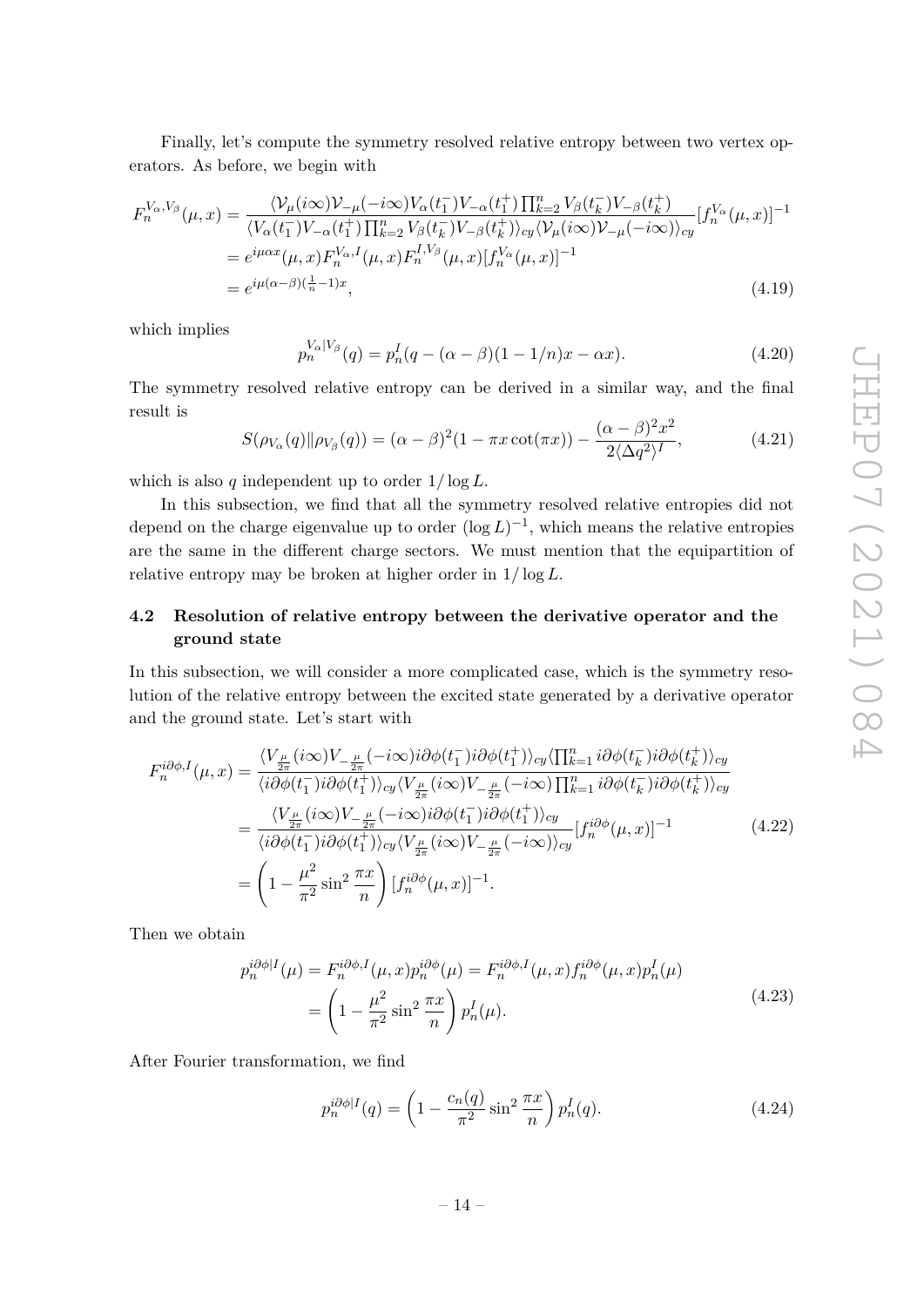The symmetry resolved Rényi relative entropies can be derived straightforwardly from the following equation

$$
S_n(\rho_{i\partial\phi}(q)||\rho_I(q)) = -\log \frac{p^{i\partial\phi}(q)}{p^I(q)} + \frac{1}{1-n} \log \frac{p_n^{i\partial\phi|I}(q)}{p_n^{i\partial\phi}(q)} + S_n(\rho_{i\partial\phi}||\rho_I). \tag{4.25}
$$

In this case, to see whether equipartition of relative entropy hold at order  $1/\log L$ , we can keep only the first order  $\mu^2$  in the expansion of  $f_n^{i\partial \phi}(\mu, x)$ , i.e. to approximate  $p_n^{i\partial \phi}(q)$  as

$$
p_n^{i\partial\phi}(q) \simeq \left(1 - \frac{1}{2}b_{n,2}c_n(q)\right) p_n^I(q). \tag{4.26}
$$

Then in the physical regime  $\Delta q$  of order 1, we have

$$
S_n(\rho_{i\partial\phi}(q)||\rho_I(q)) = S_n(\rho_{i\partial\phi}||\rho_I) + \frac{c_1(q)}{\pi^2}\sin^2\pi x + \frac{c_n(q)}{1-n}\left(\frac{1}{2}b_{n,2} - \frac{1}{\pi^2}\sin^2\frac{\pi x}{n}\right) + \mathcal{O}((\log L)^{-2}).
$$
\n(4.27)

The symmetry resolved relative entropy is obtained after taking the limit  $n \to 1$ 

$$
S(\rho_{i\partial\phi}(q)||\rho_I(q)) = 2\log(2\sin(\pi x)) + 2 - 2\pi x \cot(\pi x) + 2\psi\left(\frac{\csc(\pi x)}{2}\right) + 2\sin(\pi x) + \frac{c_1(q)}{4\pi^2} \left(\psi^{(2)}\left(\frac{\csc(\pi x)}{2}\right) + 12\sin^2(\pi x) + 8\sin^3(\pi x) - 4\pi x \sin(2\pi x)\right) + \mathcal{O}((\log L)^{-2}).
$$
\n(4.28)

From the above equation, in contrast to the previous case, we find that the equipartition of relative entropy breaks down at order 1*/* log *L*.

# <span id="page-15-0"></span>**4.3 Resolution of relative entropy between the derivative operators and the vertex operators**

In this subsection, we finally study the symmetry resolved relative entropy between two excited states, generated by a derivative operator and a vertex operator respectively. As usual, we first compute

$$
F_n^{i\partial\phi, V_\alpha}(\mu, x)
$$
\n
$$
= \frac{\langle V_{\frac{\mu}{2\pi}}(i\infty)V_{-\frac{\mu}{2\pi}}(-i\infty)i\partial\phi(t_1^-)i\partial\phi(t_1^+) \prod_{k=2}^n V_\alpha(t_k^-) V_{-\alpha}(t_k^+) \rangle_{cy} \langle \prod_{k=1}^n i\partial\phi(t_k^-)i\partial\phi(t_k^+) \rangle_{cy}}{\langle i\partial\phi(t_1^-)i\partial\phi(t_1^+) \prod_{k=2}^n V_\alpha(t_k^-) V_{-\alpha}(t_k^+) \rangle_{cy} \langle V_{\frac{\mu}{2\pi}}(i\infty) V_{-\frac{\mu}{2\pi}}(-i\infty) \prod_{k=1}^n i\partial\phi(t_k^-)i\partial\phi(t_k^+) \rangle_{cy}}\n= \frac{\langle V_{\frac{\mu}{2\pi}}(i\infty)V_{-\frac{\mu}{2\pi}}(-i\infty)i\partial\phi(t_1^-)i\partial\phi(t_1^+) \prod_{k=2}^n V_\alpha(t_k^-) V_{-\alpha}(t_k^+) \rangle_{cy}}{\langle i\partial\phi(t_1^-)i\partial\phi(t_1^+) \prod_{k=2}^n V_\alpha(t_k^-) V_{-\alpha}(t_k^+) \rangle_{cy} \langle V_{\frac{\mu}{2\pi}}(i\infty) V_{-\frac{\mu}{2\pi}}(-i\infty) \rangle_{cy}} [f_n^{i\partial\phi}(\mu, x)]^{-1}.
$$
\n(4.29)

To calculate the complicated correlators in the above equation, it's useful to introduce

$$
\mathcal{F}_n(\mu, x) = \frac{\langle V_{\frac{\mu}{2\pi}}(i\infty)V_{-\frac{\mu}{2\pi}}(-i\infty)i\partial\phi(t_1^-)i\partial\phi(t_1^+) \prod_{k=2}^n V_\alpha(t_k^-) V_{-\alpha}(t_k^+) \rangle_{cy}}{\langle V_{\frac{\mu}{2\pi}}(i\infty)V_{-\frac{\mu}{2\pi}}(-i\infty) \rangle_{cy} \langle \prod_{k=2}^n V_\alpha(t_k^-) V_{-\alpha}(t_k^+) \rangle_{cy}}.
$$
(4.30)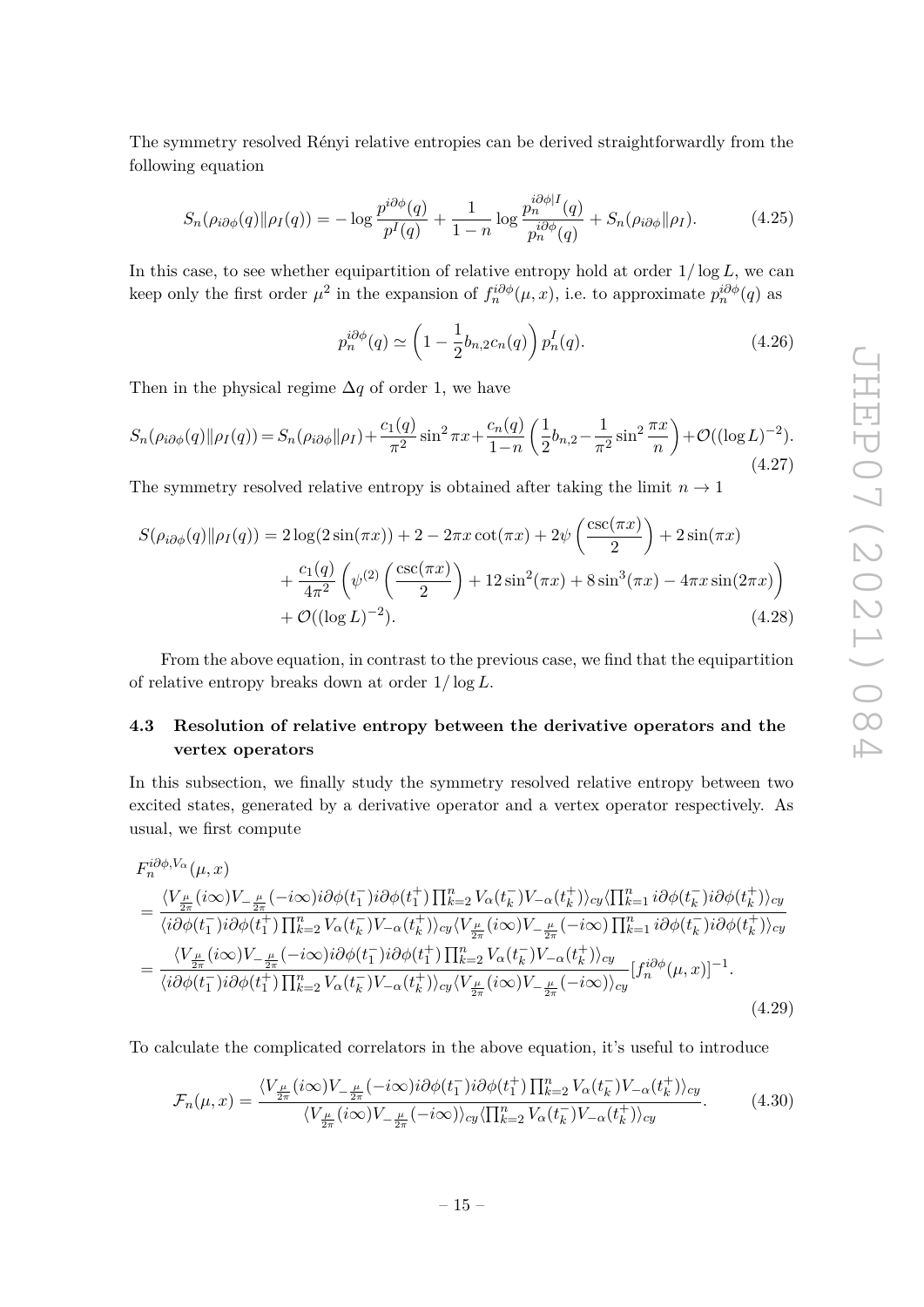Then one can rewrite  $F_n^{i\partial \phi, V_\alpha}(\mu, x)$  as

$$
F_n^{i\partial\phi, V_\alpha}(\mu, x) = \frac{\mathcal{F}_n(\mu, x)}{\mathcal{F}_n(0, x)} [f_n^{i\partial\phi}(\mu, x)]^{-1}
$$
(4.31)

Noticing that

$$
i\partial\phi(t) = \frac{1}{\epsilon} \frac{\partial}{\partial t} V_{\epsilon}(t) \Big|_{\epsilon=0},\tag{4.32}
$$

we have [\[15,](#page-22-12) [53\]](#page-24-10)

$$
\langle V_{\frac{\mu}{2\pi}}(i\infty)V_{-\frac{\mu}{2\pi}}(-i\infty)i\partial\phi(t_1^-)i\partial\phi(t_1^+) \prod_{k=2}^n V_{\alpha}(t_k^-) V_{-\alpha}(t_k^+) \rangle_{cy}
$$
  
\n
$$
= -\frac{1}{\epsilon^2} \frac{\partial}{\partial t_1^+} \frac{\partial}{\partial t_1^-} \langle V_{\frac{\mu}{2\pi}}(i\infty)V_{-\frac{\mu}{2\pi}}(-i\infty)V_{\epsilon}(t_1^-) V_{-\epsilon}(t_1^+) \prod_{k=2}^n V_{\alpha}(t_k^-) V_{-\alpha}(t_k^+) \rangle_{cy} \Big|_{\epsilon=0} \quad (4.33)
$$
  
\n
$$
= \langle V_{\frac{\mu}{2\pi}}(i\infty)V_{-\frac{\mu}{2\pi}}(-i\infty) \prod_{k=2}^n V_{\alpha}(t_k^-) V_{-\alpha}(t_k^+) \rangle_{cy} C_{\epsilon=0,\alpha}(n,x).
$$

Then we can write

$$
\mathcal{F}(\mu, x) = F^{I, V_{\alpha}}(\mu, x) C_{\epsilon=0, \alpha}(n, x) = e^{i\mu\alpha x (1 - \frac{1}{n})} C_{\epsilon=0, \alpha}(n, x)
$$
(4.34)

where

$$
C_{\epsilon,\alpha}(n,x) = -\frac{1}{\epsilon^2} \partial_{t_1^+} \partial_{t_1^-} \tilde{C}_{\epsilon,\alpha}(n,x), \qquad (4.35)
$$

and

$$
\tilde{C}_{\epsilon,\alpha}(n,x) = \langle V_{\epsilon}(t_{1}^{-})V_{-\epsilon}(t_{1}^{+})\rangle_{cy} \times \langle V_{\frac{\mu}{2\pi}}(i\infty)V_{\epsilon}(t_{1}^{-})\rangle_{cy}\langle V_{\frac{\mu}{2\pi}}(i\infty)V_{-\epsilon}(t_{1}^{+})\rangle_{cy}\langle V_{-\frac{\mu}{2\pi}}(-i\infty)V_{\epsilon}(t_{1}^{-})\rangle_{cy}\langle V_{-\frac{\mu}{2\pi}}(-i\infty)V_{-\epsilon}(t_{1}^{+})\rangle_{cy} \times \prod_{k=2}^{n} \langle V_{\epsilon}(t_{1}^{-})V_{\alpha}(t_{k}^{-})\rangle_{cy}\langle V_{\epsilon}(t_{1}^{-})V_{-\alpha}(t_{k}^{+})\rangle_{cy}\langle V_{-\epsilon}(t_{1}^{+})V_{\alpha}(t_{k}^{-})\rangle_{cy}\langle V_{-\epsilon}(t_{1}^{+})V_{-\alpha}(t_{k}^{+})\rangle_{cy}.
$$
\n(4.36)

After taking derivatives of  $\tilde{C}_{\epsilon,\alpha}(n,x)$  and taking  $\epsilon = 0$ , one find

$$
\mathcal{F}_n(\mu, x) = \frac{e^{i\mu\alpha x (1 - \frac{1}{n})}}{4} \left( \csc^2 \frac{\pi x}{n} + \alpha^2 \left( n \cot \pi x - \cot \frac{\pi x}{n} \right)^2 - \frac{2i\alpha\mu}{\pi} \left( n \cot \pi x - \cot \frac{\pi x}{n} \right) - \frac{\mu^2}{\pi^2} \right). \tag{4.37}
$$

<span id="page-16-0"></span>It follows that

$$
p_n^{i\partial\phi|V_{\alpha}}(\mu) = F_n^{i\partial\phi, V_{\alpha}}(\mu, x)p_n^{i\partial\phi}(\mu) = \frac{\mathcal{F}_n(\mu, x)}{\mathcal{F}_n(0, x)} p_n^I(\mu)
$$

$$
= \left(1 - \frac{2i\mu d_n + \mu^2}{\pi^2 \csc^2 \frac{\pi x}{n} + d_n^2}\right) e^{i\mu\alpha x (1 - \frac{1}{n})} p_n^I(\mu), \tag{4.38}
$$

where we have defined

$$
d_n \equiv \pi \alpha (n \cot \pi x - \cot \frac{\pi x}{n}).
$$
\n(4.39)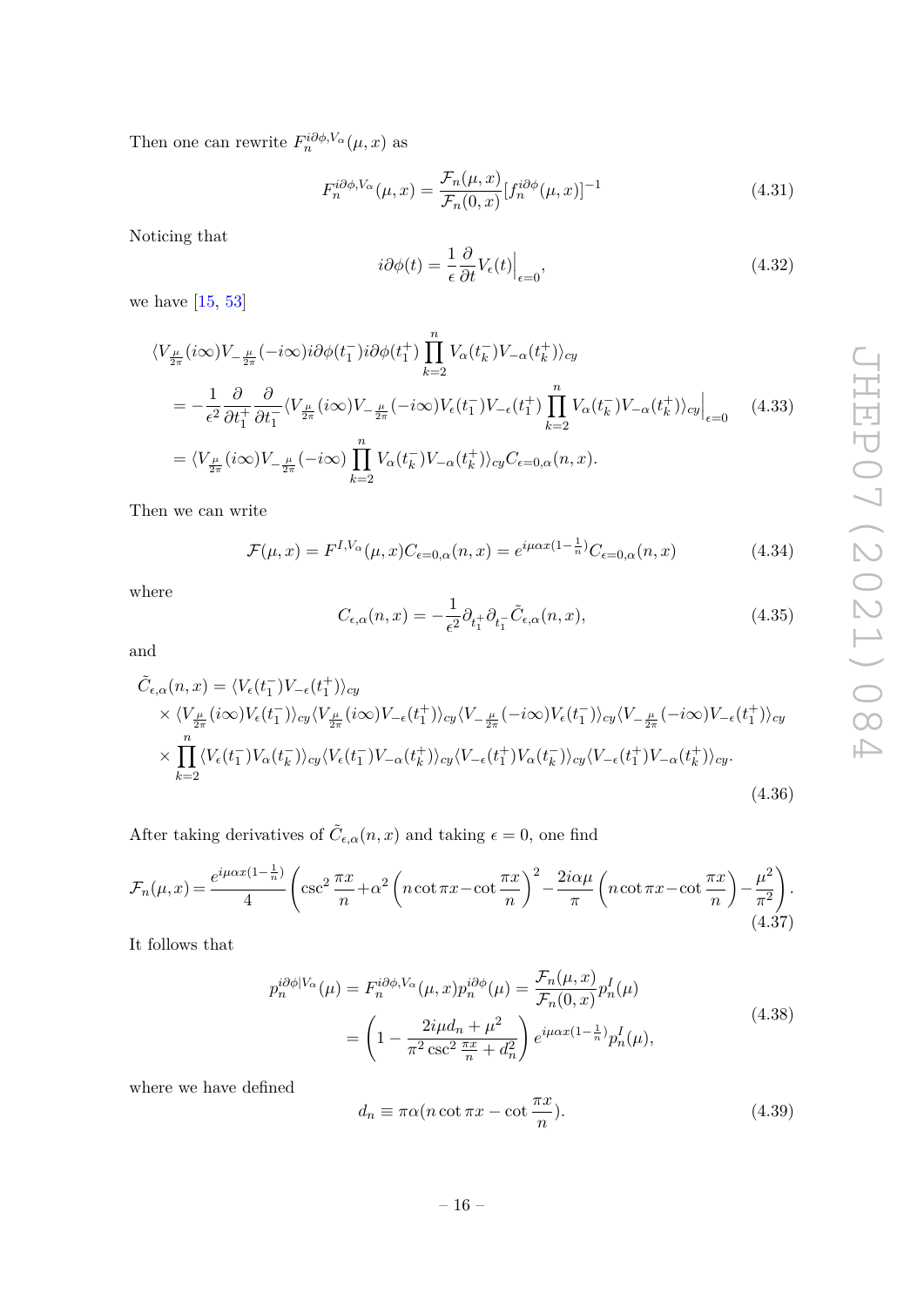After Fourier transformation, we obtain

$$
p_n^{i\partial\phi|V_\alpha}(q) = \left(1 - \frac{2d_n\Delta\tilde{q} + c_n(\tilde{q})\langle\Delta q^2\rangle_n^I}{(\pi^2 \csc^2 \frac{\pi x}{n} + d_n^2)\langle\Delta q^2\rangle_n^I}\right) p_n^I(\tilde{q}), \qquad \tilde{q} \equiv q - \alpha x (1 - \frac{1}{n}).\tag{4.40}
$$

The symmetry resolved Rényi relative entropies are given by

$$
S_n(\rho_{i\partial\phi}(q)||\rho_{V_\alpha}(q)) = -\log \frac{p^{i\partial\phi}(q)}{p^{V_\alpha}(q)} + \frac{1}{1-n} \log \frac{p_n^{i\partial\phi|V_\alpha}(q)}{p_n^{i\partial\phi}(q)} + S_n(\rho_{i\partial\phi}||\rho_{V_\alpha}).\tag{4.41}
$$

Similar to the previous calculation, in the physical regime  $\Delta q$  of order 1, we have

$$
S_n(\rho_{i\partial\phi}(q)||\rho_{V_{\alpha}}(q)) = S_n(\rho_{i\partial\phi}||\rho_{V_{\alpha}}) + \frac{2\alpha x \Delta q - \alpha^2 x^2}{2\langle\Delta q^2\rangle^I} - \frac{2n\alpha x \Delta q + (1 - n)\alpha^2 x^2}{2n^2 \langle\Delta q^2\rangle_n^I} + \frac{c_1(q)}{\pi^2} \sin^2 \pi x + \frac{1}{1 - n} \left(\frac{c_n(q)}{2} b_{n,2} - \frac{2d_n \Delta \tilde{q} + c_n(\tilde{q}) \langle\Delta q^2\rangle_n^I}{(\pi^2 \csc^2 \frac{\pi x}{n} + d_n^2) \langle\Delta q^2\rangle_n^I}\right) + \mathcal{O}((\log L)^{-2}).
$$
\n(4.42)

The symmetry resolved relative entropy is obtained after taking the limit  $n \to 1$ 

$$
S(\rho_{i\partial\phi}(q)||\rho_{V_{\alpha}}(q))
$$
  
=  $(2+\alpha^2)(1-\pi x \cot(\pi x)) + 2\log(2\sin(\pi x)) + 2\psi\left(\frac{\csc(\pi x)}{2}\right) + 2\sin(\pi x)$   
+  $\frac{c_1(q)}{4\pi^2}\left(\psi^{(2)}\left(\frac{\csc(\pi x)}{2}\right) + 12\sin^2(\pi x) + 8\sin^3(\pi x) - 4\pi x \sin(2\pi x)\right) - \frac{\alpha^2 x^2}{2\langle\Delta q^2\rangle^I}$   
+  $\frac{\alpha\Delta q(2x\sin^2 \pi x + (\pi \sin 2\pi x - 2\pi^2 x)\langle\Delta q^2\rangle^I)}{\pi^2[\langle\Delta q^2\rangle^I]^2} + \mathcal{O}((\log L)^{-2}).$  (4.43)

From the above equation we know that the equipartition of relative entropy also breaks down at order 1*/* log *L*.

# <span id="page-17-0"></span>**5 Numerical tests**

We now make some numerical tests of the universal CFT results obtained in the previous section. In this section, we will use the XX spin chain model as a concrete lattice model to check our CFT predictions. The Hamiltonian of the XX spin chain is given by

$$
H = -\frac{1}{4} \sum_{j=1}^{L} \left( \sigma_j^x \sigma_{j+1}^x + \sigma_j^y \sigma_{j+1}^y - h \sigma_j^z \right), \tag{5.1}
$$

where  $\sigma_i^{x,y,z}$  $j^{x,y,z}$  are the Pauli matrices acting on the *j*-th site and we impose periodic boundary conditions. For simplicity, we assume that  $h = 0$  and the length of chain *L* multiples of 4. We are only interested in the spatial bipartition of the system where subsystem *A* is given by *l* continuous lattice sites.

We did not manage to compute symmetry resolved relative entropies numerically. Instead, we numerically calculate the Fourier transformed generalized probabilities  $p_n^{\rho|\sigma}(\mu)$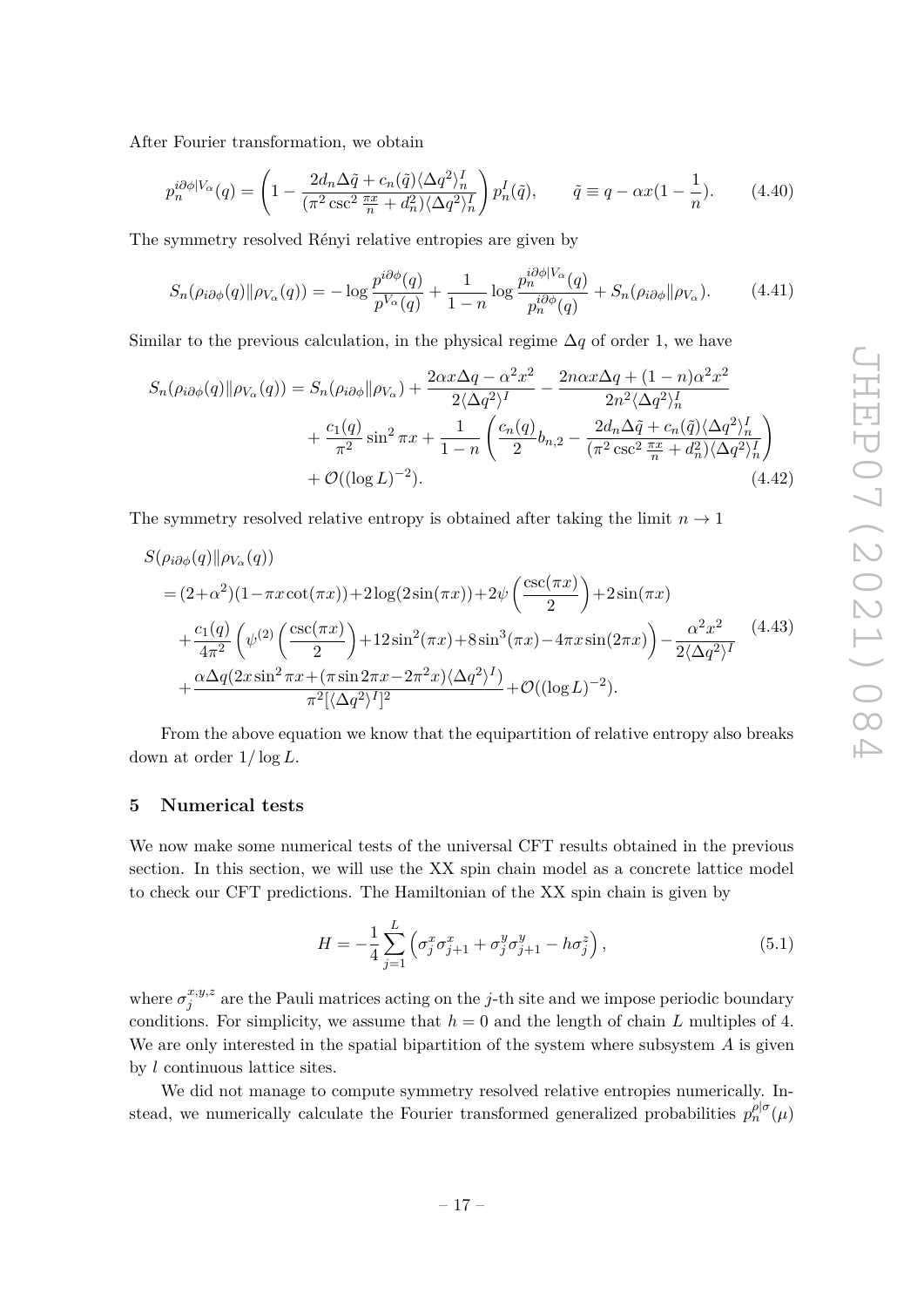

<span id="page-18-0"></span>**Figure 1**. Numerical data of  $|p_n^{V_1|I}(\mu)|$  in the XX spin chain. The full lines are the CFT predictions, eq.  $(4.15)$  with eq.  $(3.29)$ . Here we consider  $n = 1, 2, 3$  and  $x = 1/18, 1/6, 1/2$  with  $L = 1800$ . The agreement is very well for small  $\mu$ , but it worsens as  $\mu$  gets closer to  $\pm \pi$  and as *n* get larger.



<span id="page-18-1"></span>**Figure 2.** Numerical data of  $|p_n^{i\partial\phi|V_1}(\mu)|$  in the XX spin chain. The full lines are the CFT predictions, eq. [\(4.38\)](#page-16-0) with eq. [\(3.29\)](#page-9-3). Here we consider  $n = 1, 2, 3$  and  $x = 1/20, 1/10, 1/5$  with  $L = 1000$ . The agreement is very well for small  $\mu$ , but it worsens as  $\mu$  gets closer to  $\pm \pi$  and as *n* get larger.

for integer *n*, which are the key integrant in the computation of symmetry resolved Rényi relative entropies. They are defined as

$$
p_n^{\rho|\sigma}(\mu) = \frac{\text{tr}(\rho_A \sigma_A^{n-1} e^{i\mu Q_A})}{\text{tr}(\rho_A \sigma_A^{n-1})}
$$
(5.2)

In the limit  $L \to \infty$  with  $x = l/L$  kept fixed, our numerical results should converge to the CFT computations for  $p_n^{\rho|\sigma}(\mu)$  calculated from eq. [\(4.2\)](#page-11-2). The technical details of the numerical computation are discussed in appendix [A.](#page-19-1)

The numerical results for the function  $|p_n^{V_1|I}(\mu)|$  $|p_n^{V_1|I}(\mu)|$  $|p_n^{V_1|I}(\mu)|$  are reported in figure 1 for different *n* and different subsystem sizes *l*, where we have used the exact results for the ground state variance given in [\[27\]](#page-23-7). As shown in the figure, the agreement between numerical data and CFT prediction is excellent for small  $\mu$ , while it gets worse for larger values of  $\mu$  and  $n$ .

In figure [2,](#page-18-1) we report the numerical data for the quantities  $|p_n^{i\partial \phi|V_1}(\mu)|$  for various *n* and *l*. From eq. [\(4.38\)](#page-16-0), it's clear that  $|p_n^{i\partial \phi|V_1}(\mu)|$  is non-Gaussian although it's not easy to see this from the figure. In this case, the numerical results and the CFT predictions also match very well for small values of  $\mu$  and  $n$ .

In figure [3,](#page-19-2) we show the numerical results of the ratio  $p_n^{i\partial\phi|I}(\mu)/p_n^I(\mu)$  for different *n n* and *l*. From eq. [\(4.23\)](#page-14-1), it's easy to see that  $p_n^{i\partial\phi|I}(\mu)$  is also non-Gaussian. This figure shows the non-Gaussian feature clearly and the agreement between the numerical data and CFT results is perfect for small values of  $\mu$  and  $n$ .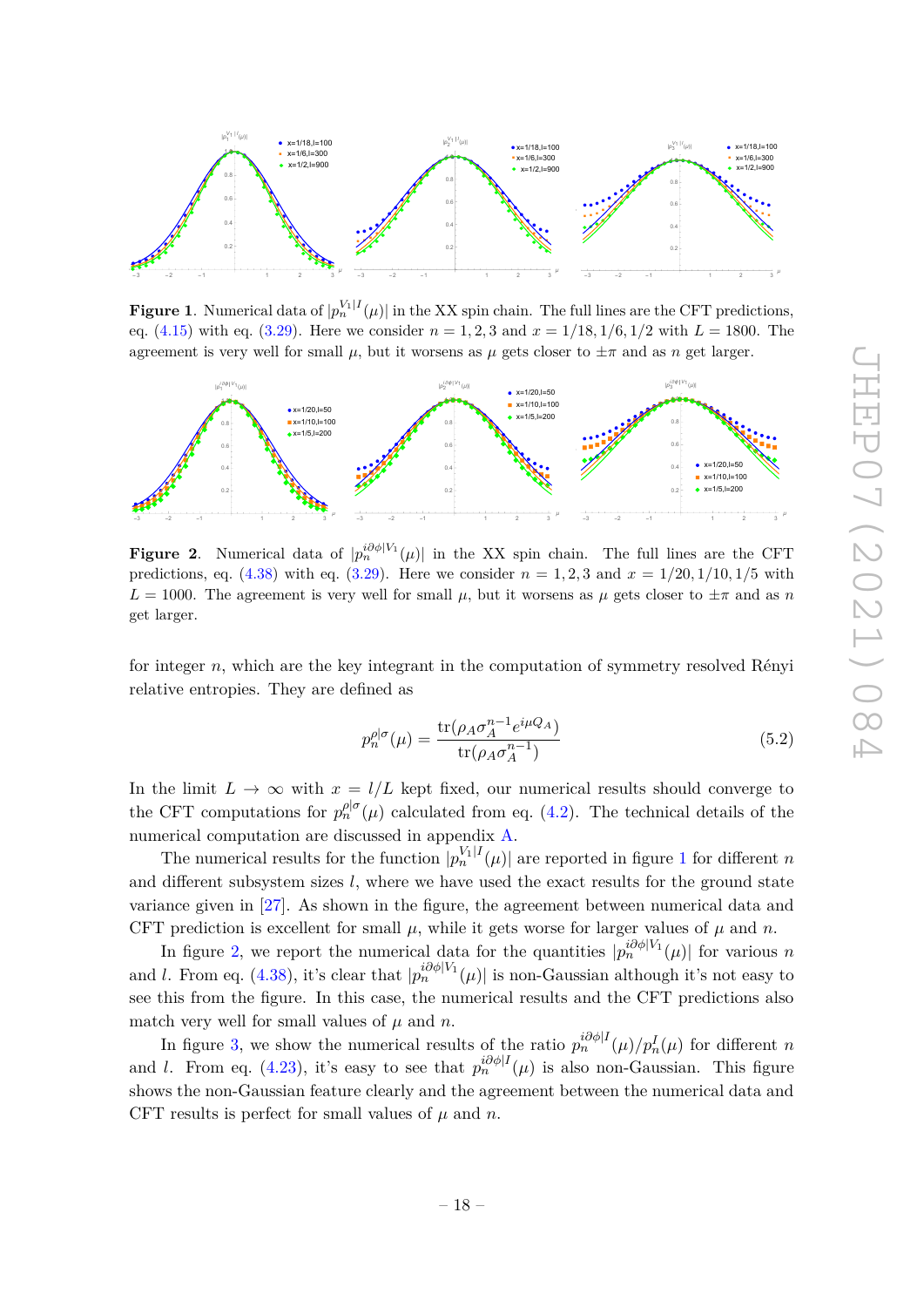

<span id="page-19-2"></span>**Figure 3**. Numerical data of  $p_n^{i\partial\phi|I}(\mu)/p_n^I(\mu)$  in the XX spin chain. The full lines are the CFT predictions, eq.  $(4.23)$ . Here we consider  $n = 1, 2, 3$  and  $x = 1/10, 1/4, 1/2$  with  $L = 2000$ . Again, the agreement is very well for small  $\mu$ , but it worsens as  $\mu$  gets closer to  $\pm \pi$  and as *n* get larger.

# <span id="page-19-0"></span>**6 Conclusion**

In this paper, we study the  $U(1)$  symmetry resolution of relative entropies between primary states in the free massless compact boson CFT and its concrete lattice realization, the XX spin chain. We obtain various exact results from the CFT calculation using the replica method. We also carefully test our CFT predictions with the exact lattice calculations in the XX spin chain and find perfect agreements.

We must mention that the symmetry resolved relative entropies cannot be obtained directly by our numerical method. Instead, we just compute the Fourier transformed generalized probabilities numerically. It would be very interesting to further numerically confirm our CFT results of symmetry resolved relative entropies by other methods.

Several generalizations of this paper would be worth investigating. For example, one can consider the U(1) symmetry resolved relative entropies in other CFTs (such as Ising and other minimal models) and the corresponding lattice models or consider the extension to Wess-Zuminon-Witten models which have non-abelian symmetries. One can also work out the symmetry resolution of other entanglement-related quantities. For example, a natural extension could be to consider the mutual information or the trace distance.

## **Acknowledgments**

It is our great pleasure to thank Pasquale Calabrese for very helpful comments and discussions. The work was supported by the National Natural Science Foundation of China, Grant No. 12005081.

# <span id="page-19-1"></span>**A Correlation matrices and RDMs in XX spin chain**

The Hamiltonian of the XX spin chain is given by

$$
H = -\frac{1}{4} \sum_{j=1}^{L} \left( \sigma_j^x \sigma_{j+1}^x + \sigma_j^y \sigma_{j+1}^y - h \sigma_j^z \right), \tag{A.1}
$$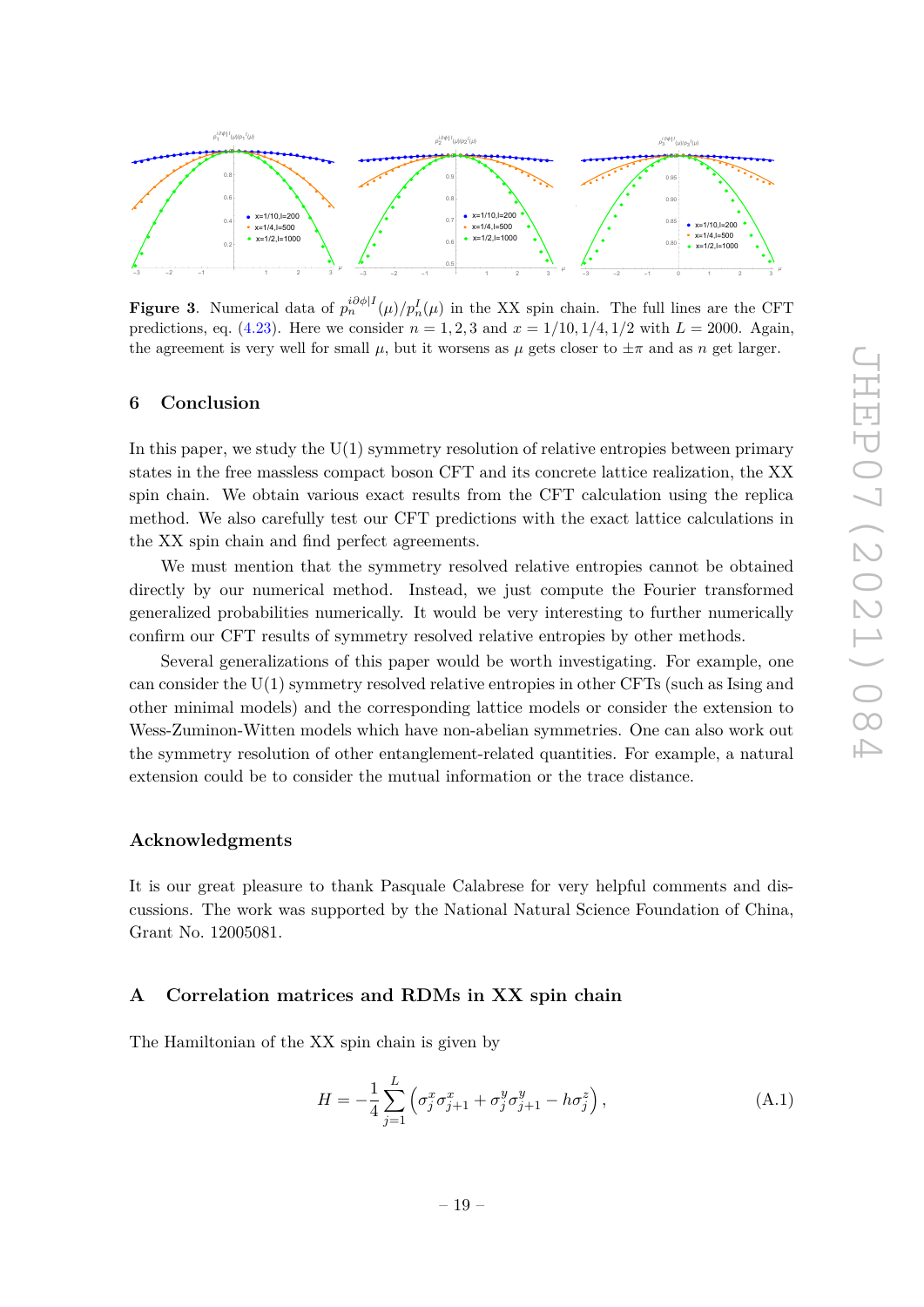where  $\sigma_i^{x,y,z}$  $j^{x,y,z}$  are the Pauli matrices acting on the *j*-th site and we impose periodic boundary conditions. After a Jordan-Wigner transformation

$$
c_j = \left(\prod_{k=1}^{j-1} \sigma_k^z\right) \frac{\sigma_j^x - i\sigma_j^y}{2}, \qquad c_j^{\dagger} = \left(\prod_{k=1}^{j-1} \sigma_k^z\right) \frac{\sigma_j^x + i\sigma_j^y}{2}, \tag{A.2}
$$

the spin chain Hamiltonian is mapped into a free fermion Hamiltonian on the lattice

<span id="page-20-0"></span>
$$
H = -\frac{1}{2} \sum_{j=1}^{L} \left[ c_j^{\dagger} c_{j+1} + c_{j+1}^{\dagger} - 2h(c_j^{\dagger} c_j - \frac{1}{2}) \right],
$$
 (A.3)

where  $c_j, c_j^{\dagger}$ <sup>†</sup><sub>*j*</sub> are fermionic annihilation and creation operators, satisfying  $\{c_i, c_j^{\dagger}$  $\{\theta_j^{\mathsf{T}}\} = \delta_{ij}$ . We will impose anti-periodic boundary conditions to the fermions  $c_{L+1} = -c_1, c_{L+1}^{\dagger} = -c_1^{\dagger}$  $E_1^{\dagger}$ . For simplicity, we assume that  $h = 0$  and the length of chain L multiples of 4. The Hamiltonian eq.  $(A.3)$  can be diagonalized by Fourier transformation

$$
b_k = \frac{1}{\sqrt{L}} \sum_{l=1}^{L} c_l e^{i\phi_k l}, \quad b_k^{\dagger} = \frac{1}{\sqrt{L}} \sum_{l=1}^{L} c_l^{\dagger} e^{-i\phi_k l}, \quad \phi_k = \frac{2\pi k}{L}
$$
(A.4)

Then

$$
H = \sum_{k \in \Omega} \epsilon_k \left( b_k^{\dagger} b_k - \frac{1}{2} \right), \tag{A.5}
$$

where  $\epsilon_k = -\cos k$  and the corresponding  $\Omega$  is

$$
\Omega = \left\{ \pm \frac{1}{2}, \pm \frac{3}{2}, \dots \pm \frac{L-1}{2} \right\}.
$$
\n(A.6)

The eigenstates of the Hamiltonian can be characterized by a set of momenta  $K, |K\rangle =$  $\prod_{k \in K} b^{\dagger}_k$  $\binom{7}{k}$  (0). The ground state is a Fermi sea with Fermi momentum  $k_F = \pi/2$  and is halffilling with fermion number  $n_F = L/2$ , characterized by the set of momenta:  $\{\pm \frac{1}{2}, \pm \frac{3}{2}$  $\frac{3}{2}, \cdots \pm$  $\frac{n_F-1}{2}$ . Low-lying excited states are obtained by removing/adding particles in momentum space close to the Fermi surface. The correspondence between low-lying excitations in XX chain and primary excited states in CFT is described in detail in [\[45\]](#page-24-2). This model has a U(1) symmetry with the conserved charge  $Q = \sum_{j=1}^{L} c_j^{\dagger}$  $\int_{j}^{\infty}$ *c<sub>j</sub>*.

We are interested in the spatial bipartition of the system where subsystem *A* is given by *l* contiguous lattice sites. The reduced density matrix of the pure state  $|K\rangle$  can be written as

$$
\rho_A = \det C_A^K \exp\left(\sum_{i,j} \log\left[((C_A^K)^{-1} - 1)\right]_{ij} c_i^{\dagger} c_j\right),\tag{A.7}
$$

where the  $l \times l$  matrix  $[C_A^K]_{m,n} = \langle K | c_m^{\dagger} c_n | K \rangle$  is the correlation matrix restricted in *A*. The element of  $C_A^K$  is given by

$$
[C_A^K]_{mn} = \frac{1}{L} \sum_{k \in K} e^{i\phi_k(m-n)}.
$$
 (A.8)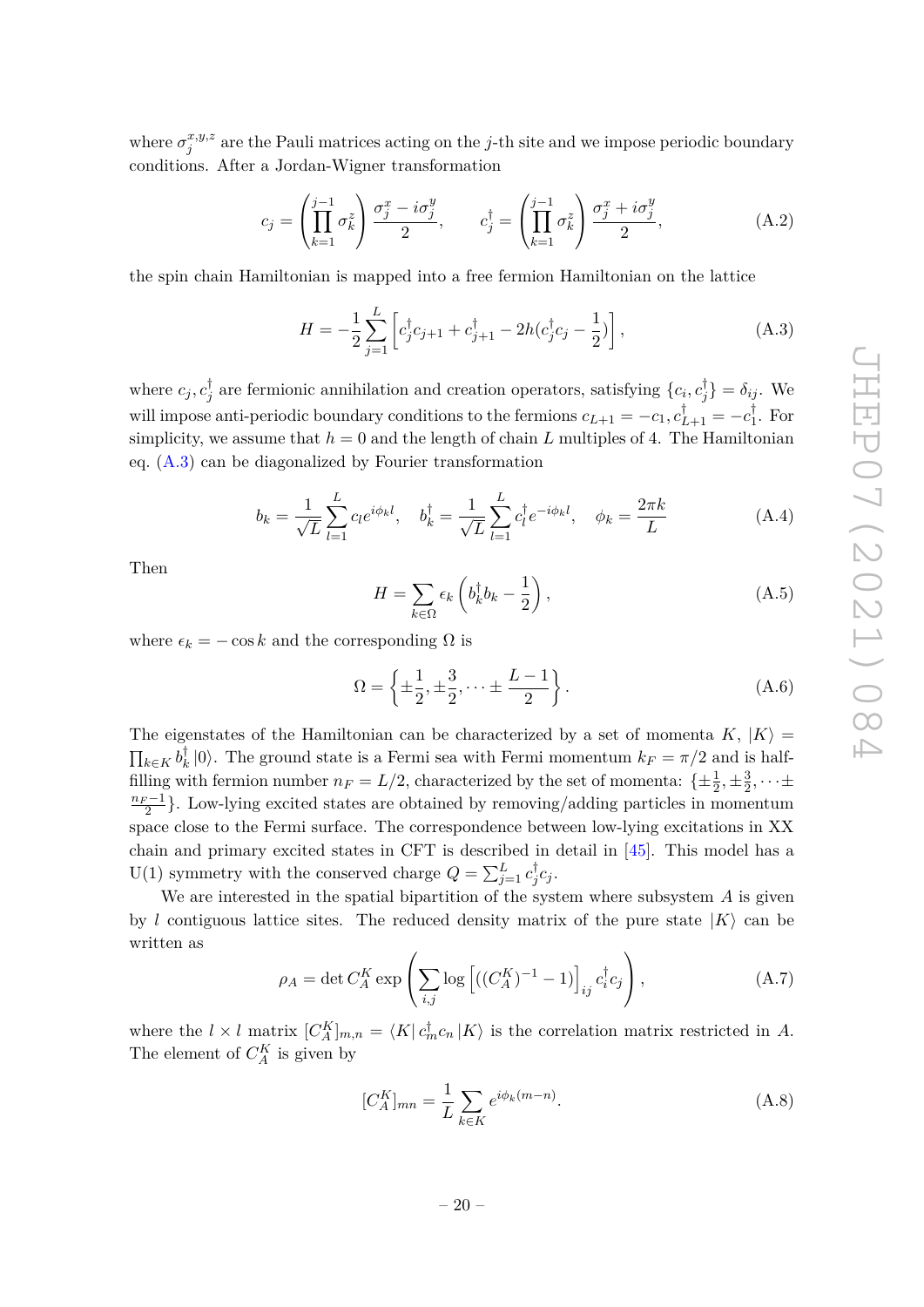It useful to introduce 2*L* Majorana modes

$$
a_{2m-1} = c_m + c_m^{\dagger}, \qquad a_{2m} = i(c_m^{\dagger} - c_m). \tag{A.9}
$$

For an interval with *l* sites of the spin chain in a state  $|K\rangle$ , one defines the Majorana correlation matrix

$$
\langle a_r a_s \rangle_K = \delta_{rs} + \Gamma_{rs}^K \tag{A.10}
$$

with  $\Gamma \in \mathcal{M}_{2N}(\mathbb{C})$ :

<span id="page-21-0"></span>
$$
\Gamma^{K} = \begin{pmatrix} T_{0}^{K} & T_{1}^{K} & \cdots & T_{l-1}^{K} \\ T_{-1}^{K} & T_{0}^{K} & \cdots & T_{l-2}^{K} \\ \vdots & \vdots & \ddots & \vdots \\ T_{1-l}^{K} & T_{2-l}^{K} & \cdots & T_{0}^{K} \end{pmatrix}, \qquad T_{m-n}^{K} = \begin{pmatrix} f_{m-n}^{K} & g_{m-n}^{K} \\ -g_{n-m}^{K} & f_{m-n}^{K} \end{pmatrix}, \qquad (A.11)
$$

and

$$
f_{m-n}^{K} = [C_A^K]_{mn} - [C_A^K]_{nm} = \frac{1}{L} \sum_{k \in K} e^{i\phi_k(m-n)} - \frac{1}{L} \sum_{k \in K} e^{-i\phi_k(m-n)},
$$
  

$$
g_{m-n}^{K} = -i[C_A^K]_{mn} - i[C_A^K]_{nm} + \delta_{mn} = -\frac{i}{L} \sum_{k \in K} e^{-i\phi_k(m-n)} + \frac{i}{L} \sum_{k \notin K} e^{i\phi_k(m-n)}.
$$
 (A.12)

The  $2^l \times 2^l$  RDM are completely determined by the correlation matrix  $\Gamma^K$ .

$$
\rho_{\Gamma_1} \rho_{\Gamma_2} = \text{tr}(\rho_{\Gamma_1} \rho_{\Gamma_2}) \rho_{\Gamma_1 \times \Gamma_2},\tag{A.13}
$$

where

$$
\operatorname{tr}(\rho_{\Gamma_1}\rho_{\Gamma_2}) = \sqrt{\left|\frac{1 + \Gamma_1\Gamma_2}{2}\right|},\tag{A.14}
$$

and one defines the product rule [\[54\]](#page-24-11)

$$
\Gamma_1 \times \Gamma_2 = 1 - (1 - \Gamma_2)(1 + \Gamma_1 \Gamma_2)^{-1}(1 - \Gamma_1).
$$
 (A.15)

Now, by associativity, one can obtain the trace of the product of arbitrary number of RDMs

$$
\operatorname{tr}(\rho_{\Gamma_1}\rho_{\Gamma_2}\cdots) = \operatorname{tr}(\rho_{\Gamma_1}\rho_{\Gamma_2})\operatorname{tr}(\rho_{\Gamma_1\times\Gamma_2}\cdots). \tag{A.16}
$$

Then the above formula is rather useful to calculate the Rényi relative entropy. However, when we want to know the symmetry resolution of relative entropy, we need to calculate

$$
p_n^{\rho|\sigma}(\mu) = \frac{\text{tr}(\rho_A \sigma_A^{n-1} e^{i\mu Q_A})}{\text{tr}(\rho_A \sigma_A^{n-1})}.
$$
\n(A.17)

We can also view  $e^{i\mu Q_A}$  as some RDM with Majorana correlation matrix  $\Gamma^{\mu}$  since

$$
e^{i\mu Q_A} = e^{i\mu \sum_{j=1}^l c_j^{\dagger} c_j} = \prod_{j=1}^l \left( e^{i\mu} c_j^{\dagger} c_j + c_j c_j^{\dagger} \right)
$$
  
=  $(1 + e^{i\mu})^l \prod_{j=1}^l \left[ p_j c_j c_j^{\dagger} + (1 - p_j) c_j^{\dagger} c_j \right],$  (A.18)

where  $p_j = \frac{1}{1+\epsilon}$  $\frac{1}{1+e^{i\mu}}$ . The Majorana correlation matrix Γ<sup> $\mu$ </sup> have the same structure with Γ<sup>K</sup>  $(cf. (A.11))$  $(cf. (A.11))$  $(cf. (A.11))$  but with different block matrices

$$
f_{m-n}^{\mu} = 0, \quad g_{m-n}^{\mu} = \frac{i(1 - e^{i\mu})}{e^{i\mu} + 1} \delta_{mn}.
$$
 (A.19)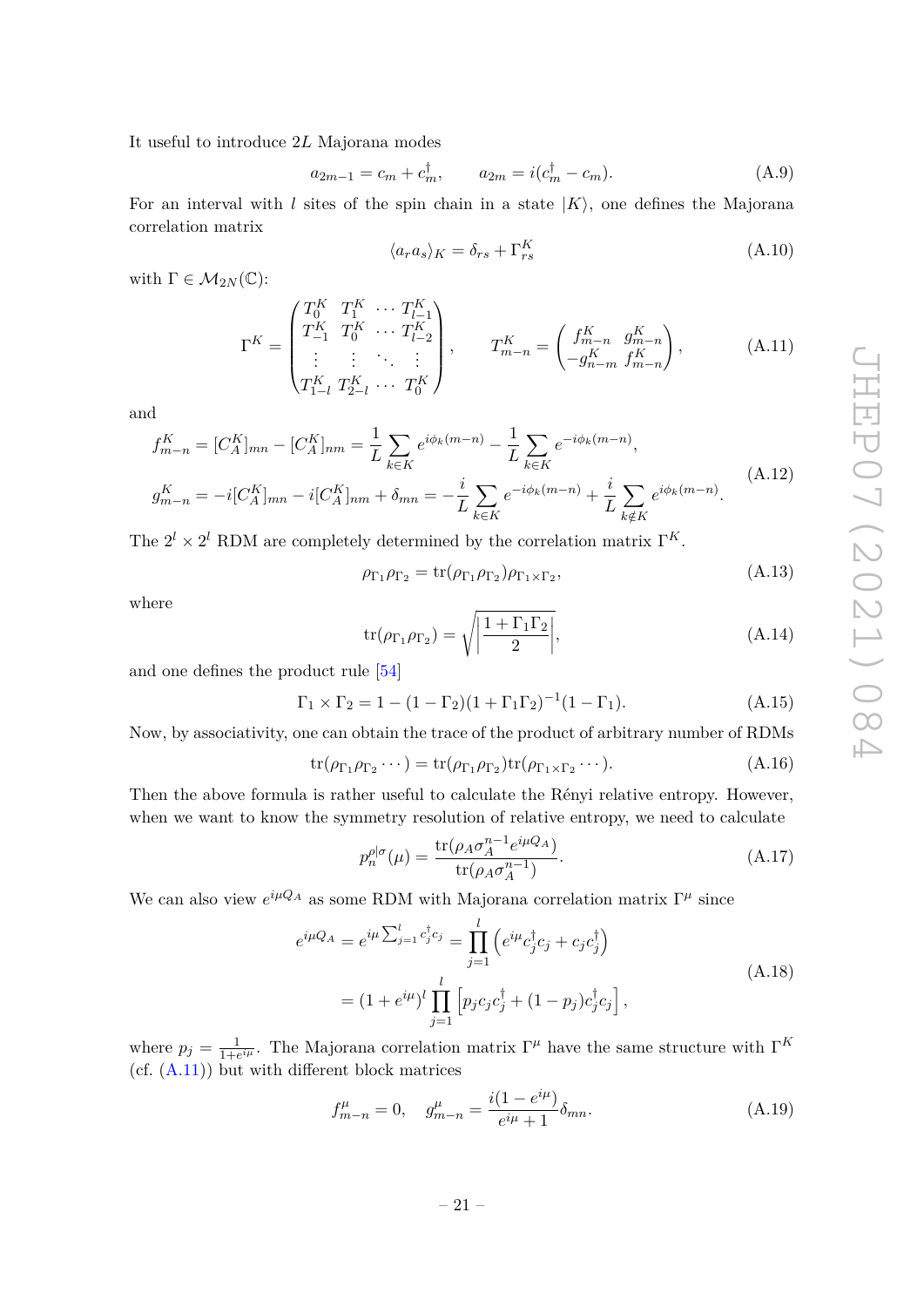**Open Access.** This article is distributed under the terms of the Creative Commons Attribution License [\(CC-BY 4.0\)](https://creativecommons.org/licenses/by/4.0/), which permits any use, distribution and reproduction in any medium, provided the original author(s) and source are credited.

# **References**

- <span id="page-22-0"></span>[1] L. Amico, R. Fazio, A. Osterloh and V. Vedral, *Entanglement in many-body systems*, *[Rev.](https://doi.org/10.1103/RevModPhys.80.517) [Mod. Phys.](https://doi.org/10.1103/RevModPhys.80.517)* **80** (2008) 517 [[quant-ph/0703044](https://arxiv.org/abs/quant-ph/0703044)] [IN[SPIRE](https://inspirehep.net/search?p=find+J%20%22Rev.Mod.Phys.%2C80%2C517%22)].
- <span id="page-22-10"></span>[2] P. Calabrese and J. Cardy, *Entanglement entropy and conformal field theory*, *[J. Phys. A](https://doi.org/10.1088/1751-8113/42/50/504005)* **42** [\(2009\) 504005](https://doi.org/10.1088/1751-8113/42/50/504005) [[arXiv:0905.4013](https://arxiv.org/abs/0905.4013)] [IN[SPIRE](https://inspirehep.net/search?p=find+J%20%22J.Phys.%2CA42%2C504005%22)].
- [3] J. Eisert, M. Cramer and M.B. Plenio, *Area laws for the entanglement entropy a review*, *[Rev. Mod. Phys.](https://doi.org/10.1103/RevModPhys.82.277)* **82** (2010) 277 [[arXiv:0808.3773](https://arxiv.org/abs/0808.3773)] [IN[SPIRE](https://inspirehep.net/search?p=find+J%20%22Rev.Mod.Phys.%2C82%2C277%22)].
- <span id="page-22-1"></span>[4] N. Laflorencie, *Quantum entanglement in condensed matter systems*, *[Phys. Rept.](https://doi.org/10.1016/j.physrep.2016.06.008)* **646** (2016) [1](https://doi.org/10.1016/j.physrep.2016.06.008) [[arXiv:1512.03388](https://arxiv.org/abs/1512.03388)] [IN[SPIRE](https://inspirehep.net/search?p=find+J%20%22Phys.Rept%2C646%2C1%22)].
- <span id="page-22-2"></span>[5] S.W. Hawking, *Particle Creation by Black Holes*, *[Commun. Math. Phys.](https://doi.org/10.1007/BF02345020)* **43** (1975) 199 [*Erratum ibid.* **46** (1976) 206] [IN[SPIRE](https://inspirehep.net/search?p=find+J%20%22Commun.Math.Phys.%2C43%2C199%22)].
- [6] S.W. Hawking, *Breakdown of Predictability in Gravitational Collapse*, *[Phys. Rev. D](https://doi.org/10.1103/PhysRevD.14.2460)* **14** [\(1976\) 2460](https://doi.org/10.1103/PhysRevD.14.2460) [IN[SPIRE](https://inspirehep.net/search?p=find+J%20%22Phys.Rev.%2CD14%2C2460%22)].
- <span id="page-22-3"></span>[7] S.D. Mathur, *The Information paradox: A Pedagogical introduction*, *[Class. Quant. Grav.](https://doi.org/10.1088/0264-9381/26/22/224001)* **26** [\(2009\) 224001](https://doi.org/10.1088/0264-9381/26/22/224001) [[arXiv:0909.1038](https://arxiv.org/abs/0909.1038)] [IN[SPIRE](https://inspirehep.net/search?p=find+J%20%22Class.Quant.Grav.%2C26%2C224001%22)].
- <span id="page-22-4"></span>[8] J.M. Maldacena, *The Large N limit of superconformal field theories and supergravity*, *[Int. J.](https://doi.org/10.1023/A:1026654312961) [Theor. Phys.](https://doi.org/10.1023/A:1026654312961)* **38** (1999) 1113 [[hep-th/9711200](https://arxiv.org/abs/hep-th/9711200)] [IN[SPIRE](https://inspirehep.net/search?p=find+J%20%22Adv.Theor.Math.Phys.%2C2%2C231%22)].
- <span id="page-22-5"></span>[9] A. Almheiri, T. Hartman, J. Maldacena, E. Shaghoulian and A. Tajdini, *The entropy of Hawking radiation*, [arXiv:2006.06872](https://arxiv.org/abs/2006.06872) [IN[SPIRE](https://inspirehep.net/search?p=find+EPRINT%2BarXiv%3A2006.06872)].
- <span id="page-22-6"></span>[10] V. Vedral, *The role of relative entropy in quantum information theory*, *[Rev. Mod. Phys.](https://doi.org/10.1103/RevModPhys.74.197)* **74** [\(2002\) 197](https://doi.org/10.1103/RevModPhys.74.197) [[quant-ph/0102094](https://arxiv.org/abs/quant-ph/0102094)] [IN[SPIRE](https://inspirehep.net/search?p=find+J%20%22Rev.Mod.Phys.%2C74%2C197%22)].
- <span id="page-22-7"></span>[11] D.D. Blanco, H. Casini, L.-Y. Hung and R.C. Myers, *Relative Entropy and Holography*, *JHEP* **08** [\(2013\) 060](https://doi.org/10.1007/JHEP08(2013)060) [[arXiv:1305.3182](https://arxiv.org/abs/1305.3182)] [IN[SPIRE](https://inspirehep.net/search?p=find+J%20%22JHEP%2C1308%2C060%22%20and%20year%3D2013)].
- <span id="page-22-8"></span>[12] N. Lashkari, *Relative Entropies in Conformal Field Theory*, *[Phys. Rev. Lett.](https://doi.org/10.1103/PhysRevLett.113.051602)* **113** (2014) [051602](https://doi.org/10.1103/PhysRevLett.113.051602) [[arXiv:1404.3216](https://arxiv.org/abs/1404.3216)] [IN[SPIRE](https://inspirehep.net/search?p=find+J%20%22Phys.Rev.Lett.%2C113%2C051602%22)].
- <span id="page-22-9"></span>[13] N. Lashkari, *Modular Hamiltonian for Excited States in Conformal Field Theory*, *[Phys. Rev.](https://doi.org/10.1103/PhysRevLett.117.041601) Lett.* **117** [\(2016\) 041601](https://doi.org/10.1103/PhysRevLett.117.041601) [[arXiv:1508.03506](https://arxiv.org/abs/1508.03506)] [IN[SPIRE](https://inspirehep.net/search?p=find+J%20%22Phys.Rev.Lett.%2C117%2C041601%22)].
- <span id="page-22-11"></span>[14] G. Sárosi and T. Ugajin, *Relative entropy of excited states in two dimensional conformal field theories*, *JHEP* **07** [\(2016\) 114](https://doi.org/10.1007/JHEP07(2016)114) [[arXiv:1603.03057](https://arxiv.org/abs/1603.03057)] [IN[SPIRE](https://inspirehep.net/search?p=find+J%20%22JHEP%2C1607%2C114%22%20and%20year%3D2016)].
- <span id="page-22-12"></span>[15] P. Ruggiero and P. Calabrese, *Relative Entanglement Entropies in* 1 + 1*-dimensional conformal field theories*, *JHEP* **02** [\(2017\) 039](https://doi.org/10.1007/JHEP02(2017)039) [[arXiv:1612.00659](https://arxiv.org/abs/1612.00659)] [IN[SPIRE](https://inspirehep.net/search?p=find+J%20%22JHEP%2C1702%2C039%22%20and%20year%3D2017)].
- [16] D.L. Jafferis, A. Lewkowycz, J. Maldacena and S.J. Suh, *Relative entropy equals bulk relative entropy*, *JHEP* **06** [\(2016\) 004](https://doi.org/10.1007/JHEP06(2016)004) [[arXiv:1512.06431](https://arxiv.org/abs/1512.06431)] [IN[SPIRE](https://inspirehep.net/search?p=find+J%20%22JHEP%2C1606%2C004%22%20and%20year%3D2016)].
- [17] H. Casini, E. Teste and G. Torroba, *Relative entropy and the RG flow*, *JHEP* **03** [\(2017\) 089](https://doi.org/10.1007/JHEP03(2017)089) [[arXiv:1611.00016](https://arxiv.org/abs/1611.00016)] [IN[SPIRE](https://inspirehep.net/search?p=find+J%20%22JHEP%2C1703%2C089%22%20and%20year%3D2017)].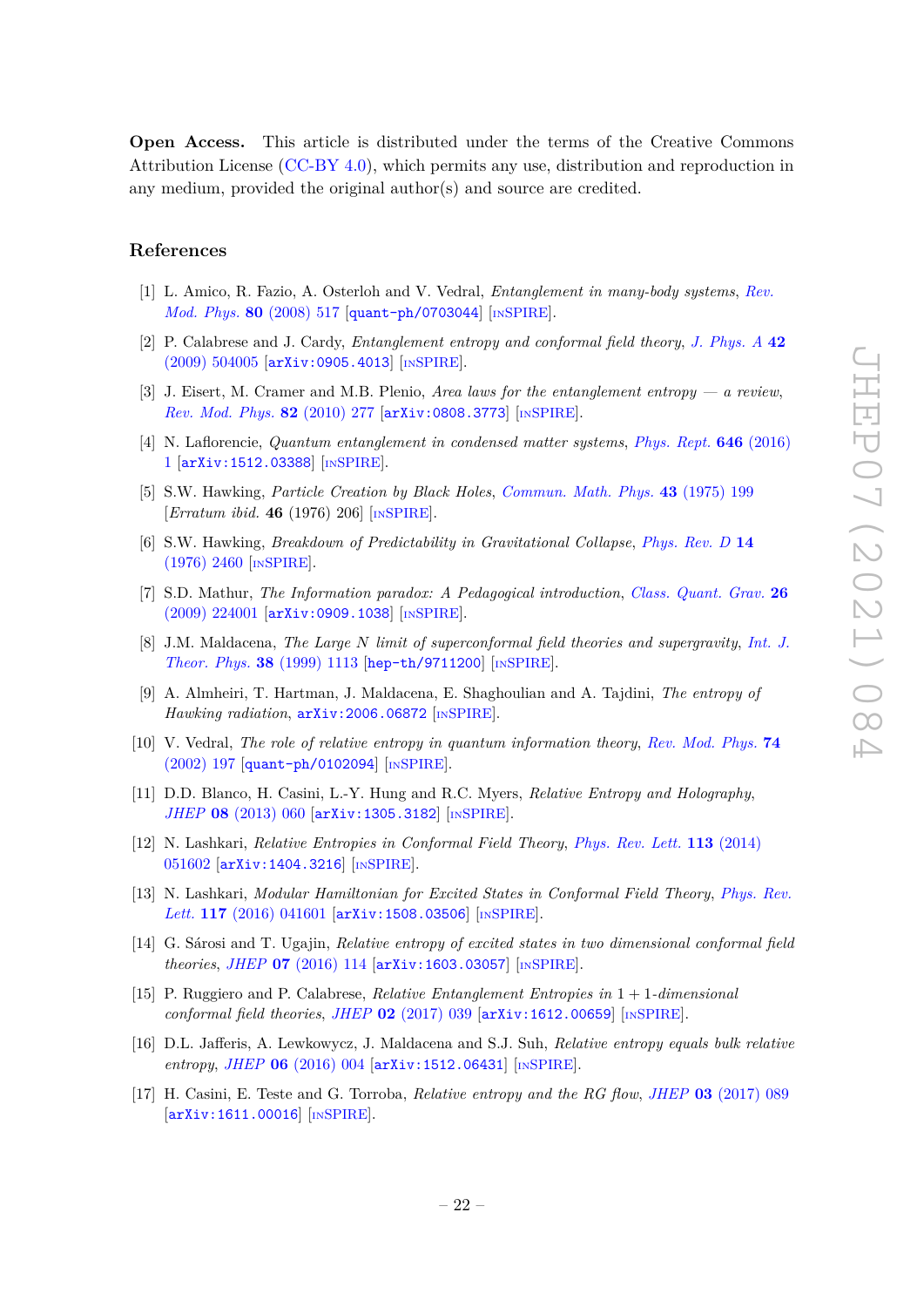- [18] J. Bhattacharya, M. Nozaki, T. Takayanagi and T. Ugajin, *Thermodynamical Property of Entanglement Entropy for Excited States*, *[Phys. Rev. Lett.](https://doi.org/10.1103/PhysRevLett.110.091602)* **110** (2013) 091602 [[arXiv:1212.1164](https://arxiv.org/abs/1212.1164)] [IN[SPIRE](https://inspirehep.net/search?p=find+J%20%22Phys.Rev.Lett.%2C110%2C091602%22)].
- [19] S. Balakrishnan, T. Faulkner, Z.U. Khandker and H. Wang, *A General Proof of the Quantum Null Energy Condition*, *JHEP* **09** [\(2019\) 020](https://doi.org/10.1007/JHEP09(2019)020) [[arXiv:1706.09432](https://arxiv.org/abs/1706.09432)] [IN[SPIRE](https://inspirehep.net/search?p=find+J%20%22JHEP%2C1909%2C020%22%20and%20year%3D2019)].
- <span id="page-23-0"></span>[20] H. Casini, I. Salazar Landea and G. Torroba, *The g-theorem and quantum information theory*, *JHEP* **10** [\(2016\) 140](https://doi.org/10.1007/JHEP10(2016)140) [[arXiv:1607.00390](https://arxiv.org/abs/1607.00390)] [IN[SPIRE](https://inspirehep.net/search?p=find+J%20%22JHEP%2C1610%2C140%22%20and%20year%3D2016)].
- <span id="page-23-1"></span>[21] H.-Q. Zhou, R. Orus and G. Vidal, *Ground State Fidelity from Tensor Network Representations*, *[Phys. Rev. Lett.](https://doi.org/10.1103/PhysRevLett.100.080601)* **100** (2008) 080601 [[arXiv:0709.4596](https://arxiv.org/abs/0709.4596)] [IN[SPIRE](https://inspirehep.net/search?p=find+J%20%22Phys.Rev.Lett.%2C100%2C080601%22)].
- <span id="page-23-2"></span>[22] J. Zhang, P. Ruggiero and P. Calabrese, *Subsystem Trace Distance in Quantum Field Theory*, *[Phys. Rev. Lett.](https://doi.org/10.1103/PhysRevLett.122.141602)* **122** (2019) 141602 [[arXiv:1901.10993](https://arxiv.org/abs/1901.10993)] [IN[SPIRE](https://inspirehep.net/search?p=find+J%20%22Phys.Rev.Lett.%2C122%2C141602%22)].
- <span id="page-23-3"></span>[23] J. Zhang, P. Ruggiero and P. Calabrese, *Subsystem trace distance in low-lying states of* (1 + 1)*-dimensional conformal field theories*, *JHEP* **10** [\(2019\) 181](https://doi.org/10.1007/JHEP10(2019)181) [[arXiv:1907.04332](https://arxiv.org/abs/1907.04332)] [IN[SPIRE](https://inspirehep.net/search?p=find+J%20%22JHEP%2C1910%2C181%22%20and%20year%3D2019)].
- <span id="page-23-4"></span>[24] S. Kullback and R.A. Leibler, *On Information and Sufficiency*, *[Annals Math. Statist.](https://doi.org/10.1214/aoms/1177729694)* **22** [\(1951\) 79](https://doi.org/10.1214/aoms/1177729694) [IN[SPIRE](https://inspirehep.net/search?p=find+J%20%22Annals%20Math.Statist.%2C22%2C79%22)].
- <span id="page-23-5"></span>[25] H. Araki, *Relative Entropy of States of Von Neumann Algebras*, *Publ. Res. Inst. Math. Sci. Kyoto* **1976** (1976) 809 [IN[SPIRE](http://inspirehep.net/record/112789)].
- <span id="page-23-6"></span>[26] M. Goldstein and E. Sela, *Symmetry-resolved entanglement in many-body systems*, *[Phys.](https://doi.org/10.1103/PhysRevLett.120.200602) Rev. Lett.* **120** [\(2018\) 200602](https://doi.org/10.1103/PhysRevLett.120.200602) [[arXiv:1711.09418](https://arxiv.org/abs/1711.09418)] [IN[SPIRE](https://inspirehep.net/search?p=find+J%20%22Phys.Rev.Lett.%2C120%2C200602%22)].
- <span id="page-23-7"></span>[27] R. Bonsignori, P. Ruggiero and P. Calabrese, *Symmetry resolved entanglement in free fermionic systems*, *J. Phys. A* **52** [\(2019\) 475302](https://doi.org/10.1088/1751-8121/ab4b77) [[arXiv:1907.02084](https://arxiv.org/abs/1907.02084)] [IN[SPIRE](https://inspirehep.net/search?p=find+J%20%22J.Phys.%2CA52%2C475302%22)].
- [28] S. Murciano, G. Di Giulio and P. Calabrese, *Entanglement and symmetry resolution in two dimensional free quantum field theories*, *JHEP* **08** [\(2020\) 073](https://doi.org/10.1007/JHEP08(2020)073) [[arXiv:2006.09069](https://arxiv.org/abs/2006.09069)] [IN[SPIRE](https://inspirehep.net/search?p=find+J%20%22JHEP%2C2008%2C073%22%20and%20year%3D2020)].
- [29] R. Bonsignori and P. Calabrese, *Boundary effects on symmetry resolved entanglement*, *J. Phys. A* **54** [\(2021\) 015005](https://doi.org/10.1088/1751-8121/abcc3a) [[arXiv:2009.08508](https://arxiv.org/abs/2009.08508)] [IN[SPIRE](https://inspirehep.net/search?p=find+J%20%22J.Phys.%2CA54%2C015005%22)].
- [30] S. Fraenkel and M. Goldstein, *Symmetry resolved entanglement: Exact results in* 1*D and beyond*, *[J. Stat. Mech.](https://doi.org/10.1088/1742-5468/ab7753)* **2003** (2020) 033106 [[arXiv:1910.08459](https://arxiv.org/abs/1910.08459)] [IN[SPIRE](https://inspirehep.net/search?p=find+J%20%22J.Stat.Mech.%2C2003%2C033106%22)].
- [31] B. Estienne, Y. Ikhlef and A. Morin-Duchesne, *Finite-size corrections in critical symmetry-resolved entanglement*, *[SciPost Phys.](https://doi.org/10.21468/SciPostPhys.10.3.054)* **10** (2021) 054 [[arXiv:2010.10515](https://arxiv.org/abs/2010.10515)] [IN[SPIRE](https://inspirehep.net/search?p=find+J%20%22SciPost%20Phys.%2C10%2C054%22)].
- [32] D. Azses and E. Sela, *Symmetry-resolved entanglement in symmetry-protected topological phases*, *Phys. Rev. B* **102** [\(2020\) 235157](https://doi.org/10.1103/PhysRevB.102.235157) [[arXiv:2008.09332](https://arxiv.org/abs/2008.09332)] [IN[SPIRE](https://inspirehep.net/search?p=find+J%20%22Phys.Rev.%2CB102%2C235157%22)].
- <span id="page-23-8"></span>[33] V. Vitale et al., *Symmetry-resolved dynamical purification in synthetic quantum matter*, [arXiv:2101.07814](https://arxiv.org/abs/2101.07814) [IN[SPIRE](https://inspirehep.net/search?p=find+EPRINT%2BarXiv%3A2101.07814)].
- <span id="page-23-9"></span>[34] E. Cornfeld, M. Goldstein and E. Sela, *Imbalance entanglement: Symmetry decomposition of negativity*, *Phys. Rev. A* **98** [\(2018\) 032302](https://doi.org/10.1103/PhysRevA.98.032302) [[arXiv:1804.00632](https://arxiv.org/abs/1804.00632)] [IN[SPIRE](https://inspirehep.net/search?p=find+J%20%22Phys.Rev.%2CA98%2C032302%22)].
- <span id="page-23-10"></span>[35] S. Murciano, R. Bonsignori and P. Calabrese, *Symmetry decomposition of negativity of massless free fermions*, *[SciPost Phys.](https://doi.org/10.21468/SciPostPhys.10.5.111)* **10** (2021) 111 [[arXiv:2102.10054](https://arxiv.org/abs/2102.10054)] [IN[SPIRE](https://inspirehep.net/search?p=find+EPRINT%2BarXiv%3A2102.10054)].
- <span id="page-23-11"></span>[36] P. Caputa, G. Mandal and R. Sinha, *Dynamical entanglement entropy with angular momentum and* U(1) *charge*, *JHEP* **11** [\(2013\) 052](https://doi.org/10.1007/JHEP11(2013)052) [[arXiv:1306.4974](https://arxiv.org/abs/1306.4974)] [IN[SPIRE](https://inspirehep.net/search?p=find+J%20%22JHEP%2C1311%2C052%22%20and%20year%3D2013)].